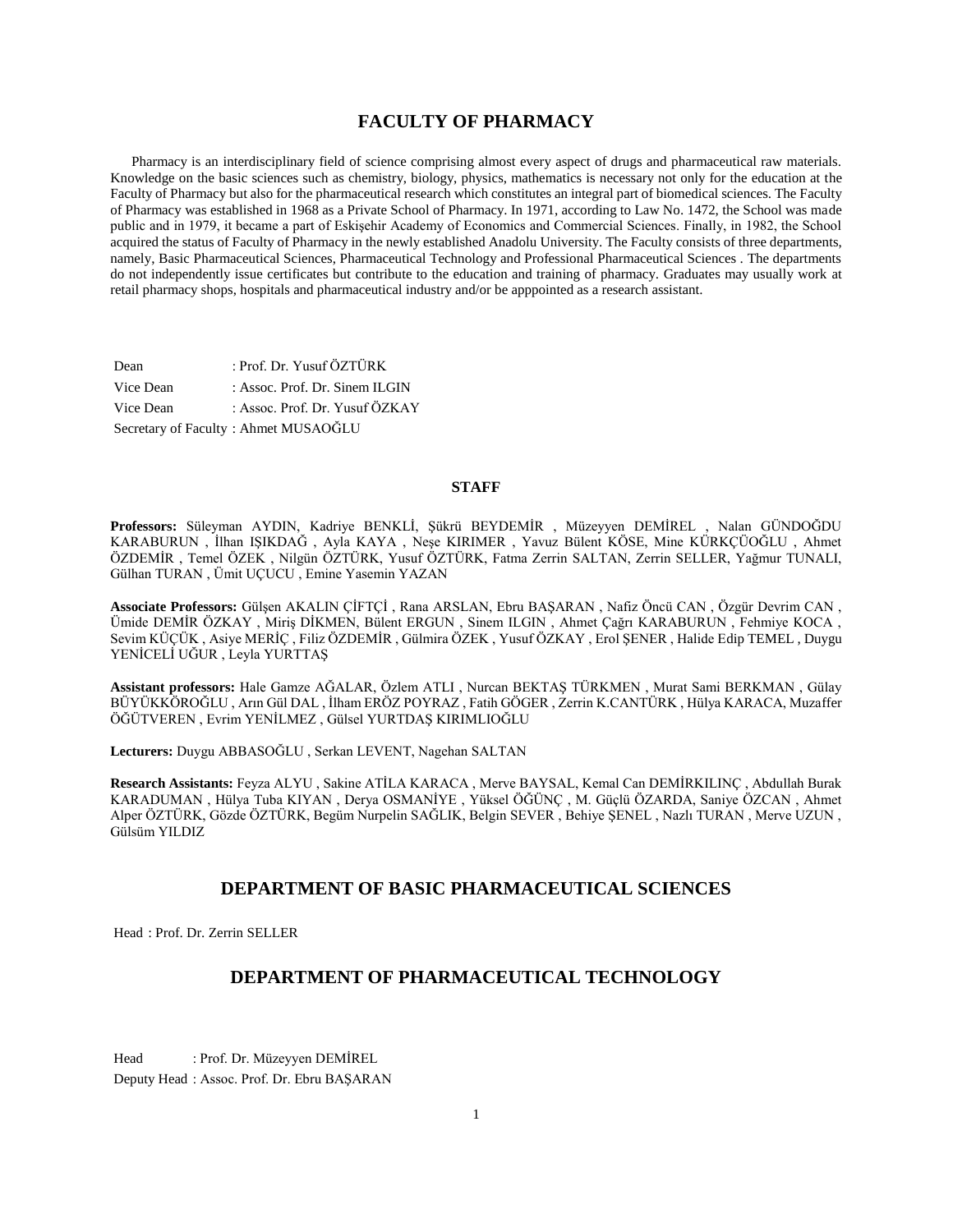## **DEPARTMENT OF PROFESSIONAL PHARMACEUTICAL SCIENCES**

Head : Prof. Dr. Gülhan TURAN

Deputy Head : Assoc. Prof. Dr. Ahmet Çağrı KARABURUN

#### **PROGRAM I. SEMESTER** ECZ 113 History and Terminology of Pharmacy 4+0 4,5 ECZ 115 Basic Pharmaceutical Sciences I 13+0 13,5 TAR 165 Atatürk's Principles and History of Turkish Revolution I 2+0 2,0 TÜR 125 Turkish Language I 2+0 2,0 *Elective Courses (2)* - 5,0 *Foreign Language Courses (1)* - 3,0 l 30,0 **II. SEMESTER** ECZ 116 Basic Pharmaceutical Sciences II 4+4 8,5 KİM 132 Analytical and Organic Chemistry I  $6+3$  9,5 TAR 166 Atatürk's Principles and History of Turkish Revolution II 2+0 2,0 TÜR 126 Turkish Language II  $2+0$  2,0 *Elective Courses (2)* - 5,0 *Foreign Language Courses (1)* - 3,0 l 30,0 **III. SEMESTER** BİY 346 Molecular Biology  $1+0$  1,5 ECZ 203 Applications of the Pharmaceutical Microbiology 1+2 3,0 ECZ 211 Pathology  $2+0$  3,0 ECZ 215 Pharmaceutical Botany I 2+0 3,0 ECZ 229 Pharmaceutical Microbiology 2+0 3,0 KİM 241 Analytical Chemistry I  $2+0$  3,0 KİM 247 Organic Chemistry I 2+0 3,0 KİM 249 Biochemistry I  $2+0$  3,0 KİM 255 Analytical Chemistry Practicals I  $1+2$  3,0  $SA\ddot{G}$  107 Public Health 2+0 3,0 *Departmental Elective Course (1)* - 1,5 l 30,0 **IV. SEMESTER** ECZ 212 Pharmaceutical Botany Practicals 1+2 3,0 ECZ 214 Pharmacology I  $2+0$  3,0 ECZ 216 Pharmaceutical Botany II  $2+0$  3,0 ECZ 230 Pharmaceutical Microbiology and Immunology 2+0 2,0 ECZ 232 Informatics Systems in Pharmacy 2+1 3,0 KİM 248 Organic Chemistry II 2+0 3,0 KİM 250 Biochemistry II  $2+0$  3,0 KİM 254 Analytical Chemistry II  $3+0$  4,0 KİM 256 Analytical Chemistry Practicals II 1+2 3,0 KİM 260 Biochemistry Practicals 1+2 3,0 ECZ 214 (Eng) Pharmacology I  $2+0$  3,0 l  $\frac{1}{30.0}$ **V. SEMESTER** ECZ 301 Pharmaceutical Chemistry I  $3+0$  4,0 ECZ 309 Pharmaceutical Technology I  $3+0$  4,0 ECZ 311 Pharmaceutical Technology Practicals I  $1+2$  3.0 ECZ 315 Pharmacology II  $2+0$  3,0 ECZ 317 Medicinal Biochemistry 1+0 1,5 ECZ 321 Pharmaceutical Chemistry Practicals I 1+2 3,0 ECZ 349 Pharmacognosy I  $2+0$  3,0 ECZ 361 Pharmacognosy Practicals I 1+2 3,0 ECZ 446 Instrumental Analysis Applications 2+0 2,0 SAĞ 404 Medical First Aid 2+0 2,0 ECZ 309 (Eng) Pharmaceutical Technology I  $3+0$  4,0 ECZ 311 (Eng) Pharmaceutical Technology Practicals I  $1+2$  3,0 ECZ 315 (Eng) Pharmacology II  $2+0$  3,0 ECZ 349 (Eng) Pharmacognosy I 2+0 3,0 *Departmental Elective Course (1)* - 1,5 **VI. SEMESTER** ECZ 302 Pharmaceutical Chemistry II  $3+0$  4,0 ECZ 310 Pharmaceutical Technology II  $3+0$  4,0 ECZ 312 Pharmaceutical Technology Practicals II  $1+2$  3,0 ECZ 322 Pharmaceutical Chemistry Practicals II  $1+2$  3,0 ECZ 350 Pharmacognosy II  $2+0$  3,0 ECZ 356 Pharmacology III  $3+0$  4,0 ECZ 358 Pharmaceutical Biotechnology 2+0 2,0 ECZ 362 Pharmacognosy Practicals II 1+2 3,0 ECZ 444 Cosmetology  $2+0$  2,5 ECZ 310 (Eng) Pharmaceutical Technology II  $3+0$  4,0 ECZ 312 (Eng) Pharmaceutical Technology Practicals II  $1+2$  3,0 ECZ 350 (Eng) Pharmacognosy II  $2+0$  3,0 ECZ 356 (Eng) Pharmacology III  $3+0$  4,0 ECZ 444 (Eng) Cosmetology  $2+0$  2,5 *Departmental Elective Course (1)* - 1,5 l

 $\frac{1}{30.0}$ 

l

 $\frac{1}{30.0}$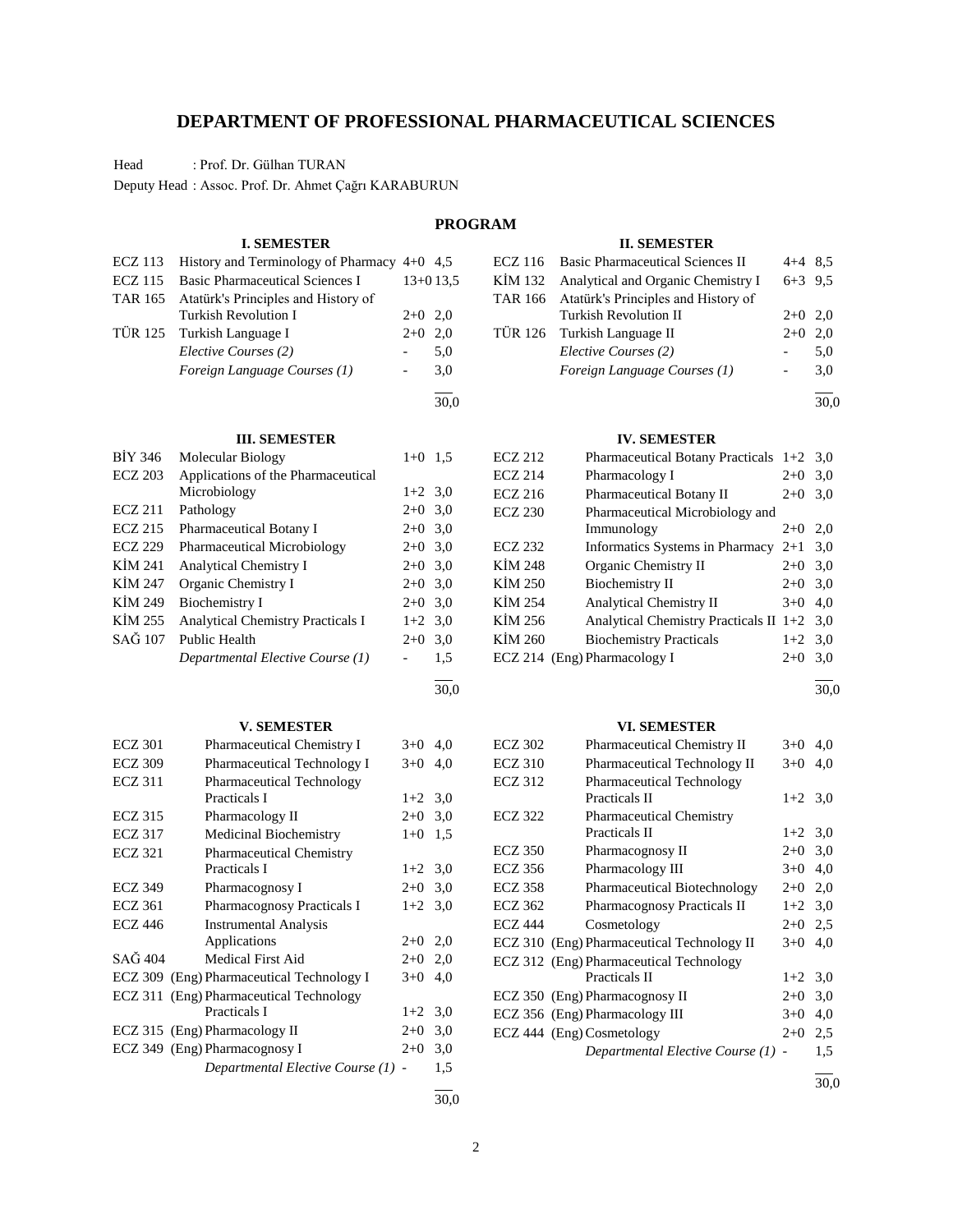## **VII. SEMESTER**

| <b>ECZ 401</b> | Pharmaceutical Chemistry III                | $2+0$     | 3,0 |
|----------------|---------------------------------------------|-----------|-----|
| <b>ECZ 411</b> | <b>Pharmaceutical Technology III</b>        | $3+0$     | 4,0 |
| <b>ECZ</b> 413 | <b>Pharmaceutical Technology</b>            |           |     |
|                | Practicals III                              | $1+2$ 3.0 |     |
| ECZ 421        | <b>Pharmaceutical Chemistry</b>             |           |     |
|                | Practicals III                              | $1+2$ 3.0 |     |
| <b>ECZ 425</b> | Pharmaceutical Toxicology I                 | $2+0$     | 3,0 |
| <b>ECZ 427</b> | Pharmacology IV                             | $3+0$     | 3,0 |
| <b>ECZ 429</b> | Practice of Pharmacology                    | $1+2$ 3.0 |     |
| <b>ECZ 441</b> | Pharmacognosy III                           | $2+0$     | 3,0 |
| <b>ECZ 443</b> | <b>Pharmacognosy Practicals III</b>         | $1+2$ 3.0 |     |
| <b>ECZ 467</b> | Clinical Pharmacy I                         | $2+0$     | 2,0 |
|                | ECZ 411 (Eng) Pharmaceutical Technology III | $3+0$     | 4.0 |
|                | ECZ 413 (Eng) Pharmaceutical Technology     |           |     |
|                | <b>Practicals III</b>                       | $1+2$ 3.0 |     |
|                | ECZ 425 (Eng) Pharmaceutical Toxicology I   | $2+0$     | 3,0 |
|                | ECZ 427 (Eng) Pharmacology IV               | $3+0$     | 3,0 |
|                | ECZ 441 (Eng) Pharmacognosy III             | $2+0$     | 3,0 |
|                |                                             |           |     |

## **IX. SEMESTER**

|         | ECZ 859 Pharmacy Administration | $2+0$ 2.0  |
|---------|---------------------------------|------------|
|         | ECZ 875 Graduation Project I    | $1+3$ 4.0  |
| STJ 013 | Internship IV                   | $0+2515.0$ |
|         | Specialization Courses (6)      | 9.0        |
|         |                                 |            |

## **DEPARTMENTAL ELECTIVE COURSES**

| Ethnobotany                                |                             | 1,5                             |
|--------------------------------------------|-----------------------------|---------------------------------|
| Nutraceutical Compounds and                |                             |                                 |
| Products                                   |                             | 1.5                             |
| Plants used in Complementary               |                             |                                 |
| Medicine                                   |                             |                                 |
| ECZ 222 (Eng) Plants used in Complementary |                             |                                 |
| Medicine                                   | $2+0$                       | 3,0                             |
| ECZ 327<br>Drug Stability                  | $1+0$                       | 1,5                             |
| ECZ 327 (Eng) Drug Stability               | $1+0$                       | 1,5                             |
| Nomenclature of Organic                    |                             |                                 |
| Compounds and Drugs Content                | $1 + 0$                     | 1,5                             |
| <b>Clinical Parasitology</b>               | $1+0$                       | 1,5                             |
| <b>Natural Anticancer Compounds</b>        | $1+0$                       | 1,5                             |
| Drug Production in Turkey                  | $1 + 0$                     | 1.5                             |
| Drug Analysis of Biological                |                             |                                 |
| Samples                                    | $1+0$                       | 1,5                             |
| Food Safety and Analysis                   | $2+0$                       | 3,0                             |
| Pharmaceutical Nanotechnology              | $2+0$                       | 3,0                             |
| Introduction to Cosmetic Herbs             | $1+0$                       | 1,5                             |
| Hormone Biochemistry                       | $1 + 0$                     | 1.5                             |
|                                            |                             |                                 |
| Poisonous Plants                           | $2+0$                       | 3,0                             |
| <b>Essential Oils</b>                      | $1 + 0$                     | 1,5                             |
|                                            | Narcotic Hallucinogenic and | $1 + 0$<br>$1 + 0$<br>$2+0$ 3,0 |

## **VIII. SEMESTER**

| <b>ECZ 402</b> | <b>Pharmaceutical Chemistry IV</b>                       | $2+0$     | 3,0 |
|----------------|----------------------------------------------------------|-----------|-----|
| <b>ECZ 412</b> | Pharmaceutical Technology IV                             | $3+0$     | 4.0 |
| <b>ECZ 414</b> | <b>Pharmaceutical Technology</b><br><b>Practicals IV</b> | $1+2$ 3,0 |     |
| <b>ECZ 415</b> | <b>Pharmaceutical Technology</b><br>Practicals           | $1+2$ 3,0 |     |
| <b>ECZ 422</b> | <b>Pharmaceutical Chemistry</b><br><b>Practicals IV</b>  | $1+2$ 3,0 |     |
| <b>ECZ 426</b> | <b>Pharmaceutical Toxicology II</b>                      | $2+0$     | 3,0 |
| <b>ECZ 450</b> | Herbal Drugs Used in                                     |           |     |
|                | Phytotherapy                                             | $2+0$     | 2,0 |
| <b>ECZ 468</b> | Clinical Pharmacy II                                     | $2+0$     | 3,0 |
| <b>ECZ 829</b> | Deontology of Pharmacy and<br>Ethics                     | $1 + 0$   | 1,5 |
|                | ECZ 412 (Eng) Pharmaceutical Technology IV               | $3+0$     | 4,0 |
|                | ECZ 414 (Eng) Pharmaceutical Technology                  |           |     |
|                | <b>Practicals IV</b>                                     | $1+2$     | 3,0 |
|                | ECZ 426 (Eng) Pharmaceutical Toxicology II               | $2+0$     | 3,0 |
|                | Departmental Elective Courses                            |           |     |
|                | (2)                                                      |           | 4,5 |
|                |                                                          |           |     |

30,0

## **X. SEMESTER**

| ECZ 406 Pharmaceutical Legislations | $2+0$ 2.0  |     |
|-------------------------------------|------------|-----|
| ECZ 876 Graduation Project II       | $1+3$ 4.0  |     |
| STJ 014 Internship V                | $0+2515.0$ |     |
| <i>Specialization Courses</i> (6)   |            | 9.0 |

l 30,0

|                | ECZ 420 (Eng) Essential Oils            | $1+0$ | 1.5 |
|----------------|-----------------------------------------|-------|-----|
| <b>ECZ 433</b> | Risk Factors for Natural Products $2+0$ |       | 3.0 |
| ECZ 436        | Drug Bioavailability                    | $2+0$ | 3,0 |
|                | ECZ 436 (Eng) Drug Bioavailability      | $2+0$ | 3,0 |
| <b>ECZ 439</b> | Natural Products used in                |       |     |
|                | Aromatherapy                            | $1+0$ | 1.5 |
| <b>ECZ 452</b> | <b>Active Compounds of Veterinary</b>   |       |     |
|                | Drugs                                   | $1+0$ | 1.5 |
| ECZ 466        | Pollens and Health                      | $1+0$ | 1.5 |
| ECZ 472        | Drug Interactions                       | $1+0$ | 1.5 |
| ECZ 846        | Medical Waste and Environment $1+0$     |       | 1.5 |
|                |                                         |       |     |

## **SPECIALIZATION COURSES**

| ECZ 223        | Pharmacogenomy                              | $1+0$ | 1.5 |
|----------------|---------------------------------------------|-------|-----|
| <b>ECZ 313</b> | <b>Hospital Pharmacy</b>                    | $1+0$ | 1,5 |
| <b>ECZ 319</b> | Clinical Microbiology                       | $1+0$ | 1.5 |
| <b>ECZ 437</b> | <b>Approved Recombinant Antibodies</b>      | $1+0$ | 1.5 |
| <b>ECZ 826</b> | Risk Assessment in Terms of                 |       |     |
|                | Toxicology                                  | $1+0$ | 1,5 |
| <b>ECZ 828</b> | <b>Evaluation of Biochemical Laboratory</b> |       |     |
|                | Data                                        | $1+0$ | 1,5 |
| <b>ECZ 836</b> | <b>Basics of Pharmacokinetics</b>           | $1+0$ | 1,5 |
| <b>ECZ 843</b> | Practical Symptomatology for                |       |     |
|                | Pharmacists                                 | $1+0$ |     |

30,0

30,0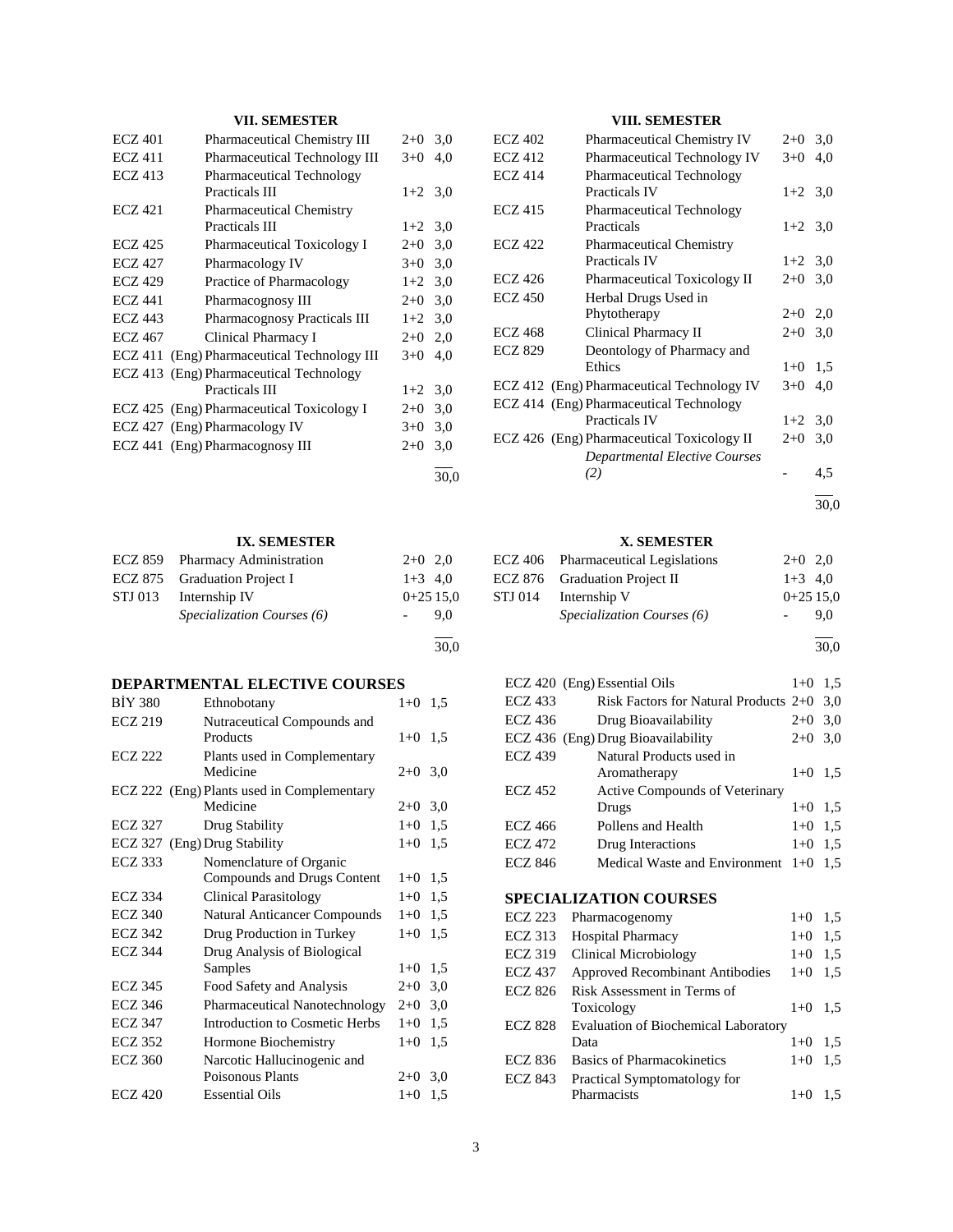| <b>ECZ 845</b> | Pharmaceutical Engineering           | $1+0$   | 1,5 |
|----------------|--------------------------------------|---------|-----|
| <b>ECZ 858</b> | Analysis of Bioelements              | $1+0$   | 1.5 |
| <b>ECZ 862</b> | Perinatal and Pediatric              |         |     |
|                | Pharmacothereapy                     | $1+0$   | 1,5 |
| ECZ 863        | Drug Patent Registration and CE      |         |     |
|                | Certificate                          | $1+0$   | 1,5 |
| <b>ECZ 864</b> | Geriatric Pharmacothreapy            | $1+0$   | 1.5 |
| <b>ECZ 865</b> | <b>Medicinal Teas</b>                | $1 + 0$ | 1.5 |
| <b>ECZ 867</b> | Pharmacoeconomics                    | $1+0$   | 1,5 |
| <b>ECZ 871</b> | Basic Procedures and Calculations in |         |     |
|                | New Drug Development                 | $1 + 0$ | 1,5 |
| <b>ECZ 872</b> | Innovative Approaches to Antisense   |         |     |
|                | Technology                           | $1 + 0$ | 1,5 |
| <b>ECZ 874</b> | Seperation Techniques in             |         |     |
|                | Pharmaceutical Industry              | $1+0$   | 1,5 |
|                |                                      |         |     |

| <b>ECZ 877</b> | Analytical Method Development and           |           |     |
|----------------|---------------------------------------------|-----------|-----|
|                | Validation                                  | $1 + 0$   | 1.5 |
| <b>ECZ 878</b> | Pharmacopoeia Analysis                      | $1+2$ 3.0 |     |
| <b>ECZ 879</b> | <b>Introduction to Pharmacy Practice</b>    | $1+2$ 3.0 |     |
| <b>ECZ 880</b> | Analysis of Chiral Compounds in             |           |     |
|                | Pharmaceutics                               | $1+0$     | 1,5 |
| <b>ECZ 881</b> | Rational Drug Use                           | $1+0$     | 1,5 |
| <b>ECZ 882</b> | Pharmacovigilance and Adverse Drug          |           |     |
|                | Reactions                                   | $1+0$     | 1,5 |
| <b>ECZ 883</b> | Innovative Pharmacology and Drug            |           |     |
|                | <b>Screening Strategies</b>                 | $1+0$     | 1.5 |
| <b>ECZ 884</b> | <b>Ouality Management of Drug</b>           | $1+0$     | 1,5 |
| <b>ECZ 885</b> | <b>Upper Respiratory Tract Diseases and</b> |           |     |
|                | Medications                                 | $1+0$     | 1,5 |
| ISL 321        | Applied Entreprenneurship                   | $3+1$     | 5,0 |
|                |                                             |           |     |

### **COURSE CONTENTS**

## **BİY 346 Molecular Biology 1+0 1,5**

Structure of the Chromosome; Distribution of DNA between Chromosomes; Organization of Chromatin Fibers; Protein Components of the Chromosome; Chromosome Functions During the Cell Cycle; Description of Gene; Models for Control of Gene Expression; Expression of Operon.

#### **BİY 380 Ethnobotany 1+0 1,5**

Description of Ethno botany; History of Ethno botany; General use of plants; Plant structures for Ethno botanical use; Aim of plants use; Ethno botanical investigations methods; Collecting and identifying plants; Ethno botany in Turkey; Linguistics in Ethno botany and Turkish plant names; Different uses of plants in Turkey; Wild plants used for nutriment in Turkey.

**ECZ 113 History and Terminology of Pharmacy 4+0 4,5** Definition of Pharmacy; Developments in Pharmacy; Pharmacy in Antiquity; Pharmacy in the Middle Ages; Pharmacy in the Middle East and Anatolian Turks; Pharmacy in the Ottoman Empire; Pharmacy in the Republic of Turkey; Pharmaceutical Departments and Basic Terms: Analytical chemistry, Biochemistry, Pharmaceutical administration, Clinical pharmacy, Pharmacognosy, Pharmacology, Pharmaceutical biotechnology, Pharmaceutical botany, Pharmaceutical chemistry, Pharmaceutical microbiology, Pharmaceutical technology, Pharmaceutical toxicology; Publications Related to Pharmacy; Codex Pharmacopoeia and Their Sections; Current Pharmaceutical Education; Working Areas of Pharmacists.

**ECZ 115 Basic Pharmaceutical Sciences I 13+0 13,5** Characteristics of Organisms; Cell; Water; Minerals and Electrolytes; Basic Biomolecules; Animal and Herbal Tissues; Material and Energy; Atom and Molecule; Periodic Table; Chemical Bonds; Gases; Chemical Reactions; Radioactivity; Unit Systems; Kinetic and Potential Energy; Light and Optics; Fluid Mechanics; Physical Quality Control Methods: Numbers and Arithmetic Operations: Equations and Inequalities; Functions; Logarithm; Trigonometry;

Derivative; Integral; Basic Terminology of Statistics; Sampling Distributions and Analyses; Hypothesis Tests; Regression Analysis; Recognition of Laboratory Equipment and Chemical Materials; Laboratory Accidents and Precautions.

**ECZ 116 Basic Pharmaceutical Sciences II 4+4 8,5** Classification of Organisms; Nomenclature and Identification of Plants; Flora of Turkey and Related Works and Herbaria; Nomenclature of Drugs; Regnum Plantae; Description of Plants: Root, stem, leaf, flower and fruit; Introduction of the Light Microscope; Plant Cell Supporting Tissue; Stoma and Epidermis; Crystals; Glandular and Nonglandular Hair; Leaf and Fruit Morphology; Plant Families and Drugs with Pharmaceutical Importance; Drug Morphology.

#### **ECZ 203 Applications of the Pharmaceutical Microbiology 1+2 3,0**

Microbiological Laboratory: Equipment; Preparation of the Microbial Media; Sterilization and Disinfection; Inoculation Techniques; Selective and Differential Media; Gram Staining; Spore Staining; Bacterial Carbohydrate Metabolism; Bacterial Protein Metabolism; Identification of the Enteric Bacteria; Culture of Throat; Antibiogram; The Fungi; Identification of the Blood Groups.

#### **ECZ 211 Pathology 2+0 3,0**

Introduction to Pathology; Cellular Injury; Inflammation and Repair; Diseases Associated with Body Fluids and Circulation; Neoplasia; Immunopathology.

**ECZ 212 Pharmaceutical Botany Practicals 1+2 3,0** Introduction of the Light Microscope; Plant Cell Supporting Tissue; Stoma and Epidermis; Crystals Glandular and Nonglandular Hairs; Leaf and Fruit Morphology; Pinaceae; Cupressaceae; Liliaceae; Ranunculaceae; Rosaceae; Euphorbiaceae Papaveraceae; Labiatae; CaryophyllaceaeCruciferae; Solanaceae; Leguminosae; Compositae; Drug Morphology.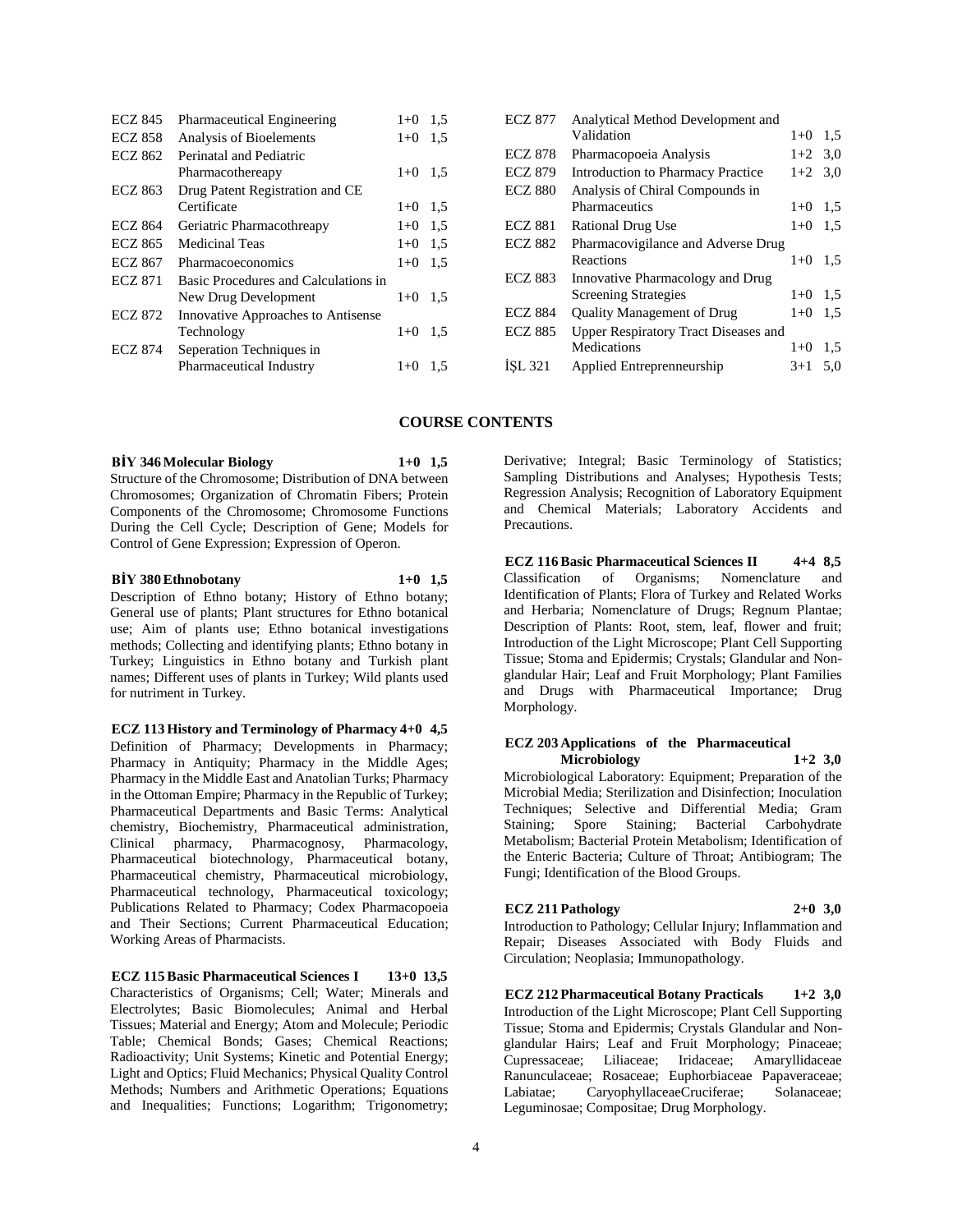### **ECZ 214 Pharmacology I 2+0 3,0** Introduction to Pharmacology; Historical Aspect of Pharmacology; Description of Disease State; Knowledge of Homeostasis; Description of Drugs; Types of Therapy and Pharmacotherapy; Subdivisions of Pharmacology; Pharmaco-dynamics and Pharmacokinetics; Application Routes for Drugs; Absorption; Transport Mechanisms across Cell Membrane; Distribution Characteristics of Drugs; Binding to Plasma Proteins; Metabolism and Elimination; Side Effects; Types of Toxic Effects; Simple and Special Toxic Effects; Allergy, Mutagenesis, Teratogenity; Carsinogenity; Factors Altering Drug Effects; Drug Interactions; Phases of New Drug Development; Sites of

Action; Receptors, Ion Channels, Ion Pumps, Enzymes.

**ECZ 215 Pharmaceutical Botany I 2+0 3,0** Taxonomy; Nomenclature; Plant Identification; Flora of Turkey and related literatures and herbariums: Nomanclature of Drugs, Regnum Plantae: Description of plants: Root, Stem, Leaf, Flower, Fruit; Bacteriophyta, Cyanophyta (Eumycetes and Basidiomycetes), Lichenes, Pteridophyta (Equisetaceae, Lycopodiaceae, Aspidiaceae, Adianthaceae, Polypodiaceae, Aspleniaceae); Spermatophyta (Cycadaceae, Ginkgoaceae, Taxaceae, Pinaceae, Taxodiaceae, Cupressaceae, Ephedraceae, Poaceae, Palmae, Araceae, Liliaceae, Amaryllidaceae, Iridaceae).

**ECZ 216 Pharmaceutical Botany II 2+0 3,0** Orchidaceae, Piperaceae, Salicaceae, Juglandaceae, Fagaceae, Cannabinaceae, Santalaceae, Aristolochiaceae, Polgonaceae, Chenopodiaceae, Caryophyllaceae, Ranunculaceae, Lauraceae, Papaveraceae, Brassicaceae, Hamamelidaceae, Rosaceae, Fabaceae, Linaceae, Erythroxylaceae, Rutaceae, Polygalaceae, Euphorbiaceae, Anacardiaceae, Rhamnaceae, Vitaceae, Tiliaceae, Malvaceae, Sterculiaceae, Violaceae, Flacourtaceae, Punicaceae, Myrtaceae, Apiaceae, Styracaceae, Oleaceae, Loganiaceae, Gentianaceae, Apocynaceae, Convolvulaceae, Lamiaceae, Solanaceae, Scrophulariaceae, Rubiaceae, Caprifoliaceae, Valerianaceae, Asteraceae.

#### **ECZ 219 Nutraceutical Compounds and Products 1+0 1,5**

Introduction to Nutraceuticals and Functional food; Importance of Nutraceuticals and Functional Food in Human Health and Diseases; Status and Nutraceuticals Trade and Functional Food in Turkey; European Union and the World; Importance of Trace Compounds in Nutrition; Problems Faced in the Production and Control of Nutraceuticals; Important Nutraceuticals: Vitamins, Antioxidants, Minerals, Fatty acids, Nucleotides, Amino acids, Phytosterols, Probiotics, Beta-carotene, Proteins, Plant extracts; Standardization and Stability of Nutraceuticals.

#### **ECZ 222 Plants used in Complementary Medicine 2+0 3,0**

Chronology of Traditional Medicines; Shamanizm; Ayurvedic Medicine; Traditional Chinese Medicines (TCM); Unani System of Medicine; Folk Healers ; Aromatherapy; Homeopathy, Naturopathy and other applications; Plants,

drugs and their applications in Complementary Medicine Systems.

#### **ECZ 222 Plants used in Complementary Medicine 2+0 3,0**

Chronology of Traditional Medicines; Shamanizm; Ayurvedic Medicine; Traditional Chinese Medicines (TCM); Unani System of Medicine; Folk Healers ; Aromatherapy; Homeopathy, Naturopathy and other applications; Plants, drugs and their applications in Complementary Medicine Systems.

# **ECZ 223 Pharmacogenomy 1+0 1,5**

Genetic Material; Structure and Functions of Genes; Description of Pharmacogenomic and Pharmacogenetic; Importance of Pharmacogenomic and Pharmacogenetic in Response and Development of Drugs; Effects of Genetic Factors in Drug Pharmacokinetic and Pharmacodynamics; Pharmacogenomic and drug distributions, Pharmacogenomic and drug targets, Pharmacogenomic and side effects of drugs; Gene Expression and Polymorphism Methods; Pharmacogenetic Samples of Drug Metabolizing Enzymes, Receptors and Drug Tarnsporters; Gene Therapy; Pharmacogenomic and Proteomics; Significance of Pharmacogenomics in Pharmacy Education and Practice.

## **ECZ 229 Pharmaceutical Microbiology 2+0 3,0**

History and Scope of Microbiology; Microbial Nutrition; Microbial Growth and Effective Factors; Cultivation; Microbial Growth Control; Sterilization and Disinfection Methods; Microbial Metabolism; Microbial Genetics; Antimicrobial Chemotherapy; Microbial Resistance Systems; Antimicrobial Activity Tests; Normal Microbiota of the Human Body and the Pathogens; The Viruses; The Fungi; The Protozoa; The Algae; Diagnosis of Infectious Diseases; Sterile Pharmaceutical Products; Environmental Cleanliness and Hygiene; Manufacture of Sterile Products; Microbial Contamination in Cosmetic Products; Food Preservation.

#### **ECZ 230 Pharmaceutical Microbiology and Immunology 2+0 2,0**

Introduction to Infectious Diseases; Pathogens; Laboratory Diagnosis of Infectious Diseases; Immunization; Control of Infectious Diseases; Diagnosis and Treatment; History and Scope of Immunology; Immunization to Infectious Diseases; Tissues and Cells of the Immune System; Antigens and Immunogens; Immune Response to Antigens; Antibodies; The Complement System; Vaccines and Antiserums; Immune System Deficiency; Immunopathology; Autoimmunity; Transplantation Immunology; Tumor Immunology; Clinical Immunology; Serology.

**ECZ 232 Informatics Systems in Pharmacy 2+1 3,0** Use of Computers in Pharmaceutics; Computer Applications Relation to Social Security Institution and Other Public Institutions for Pharmacists; Use of Basic Package Programmes in Pharmaceutics (BYTE® and FARMAKOM® Pharmacy Programme); Use of Databases Related to Pharmaceutics; Use of Rx-Media Pharma® Database; Communique on Healthcare Applications;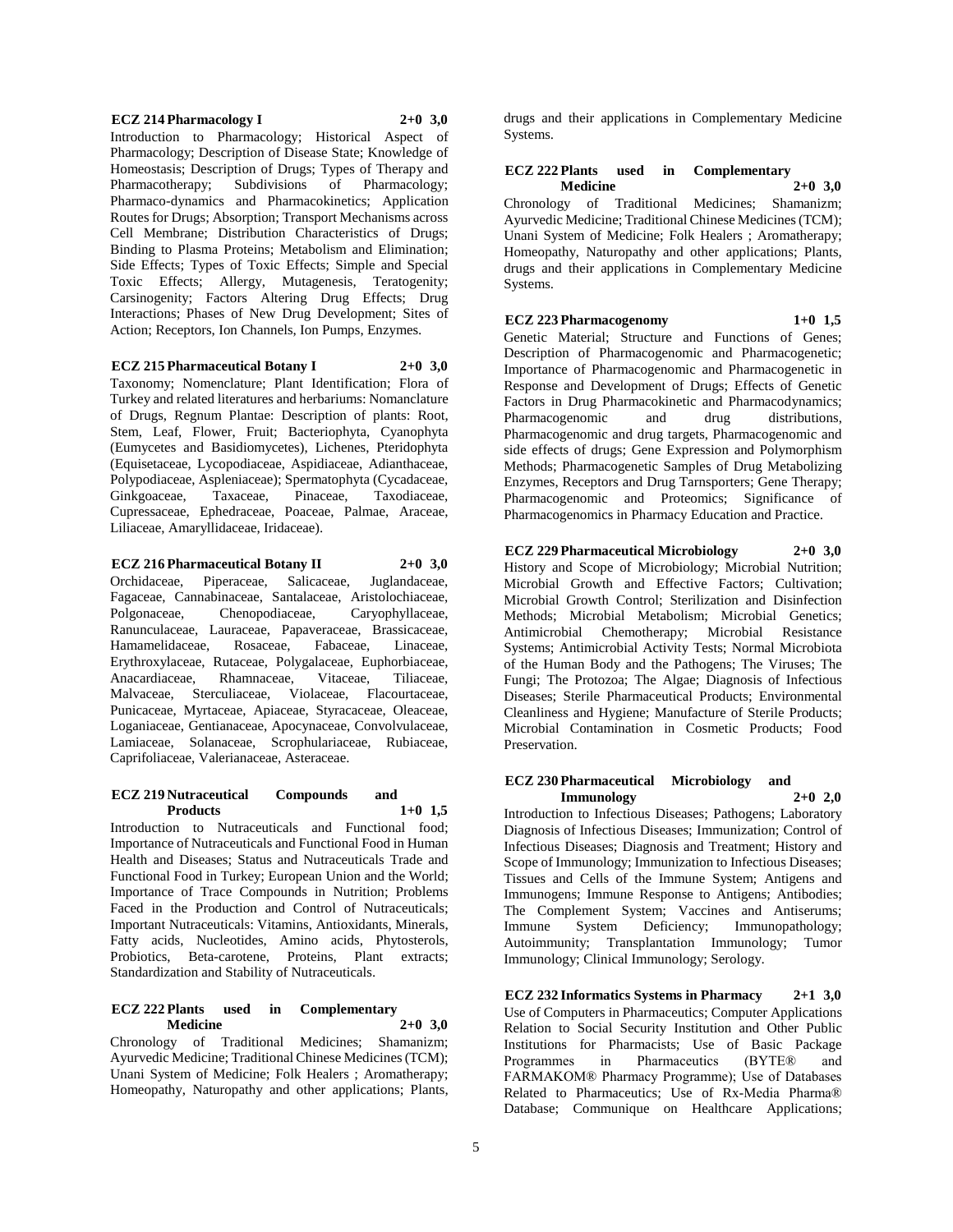Prescription Data Entry; Data Entry of Medication Reports for Patients.

**ECZ 301 Pharmaceutical Chemistry I 3+0 4,0** Factors Affecting Drug Action: Physicochemical factors: Solubility, Ionization, Steric factors; Chemical Properties; Chemical Bonds; Structural Properties; Some Functional Group's Addition to Activity: Isotheres and bioisostherism; Ways of Drug Metabolism: Phase I, Phase II reactions; Narcotic Anesthetics; Central Nerve System Drugs; Hypnotics and Sedatives: Physicopharmaceuticals, Tranquilizers, Neuroleptics, Antidepressants, Anticonvulsants, Central muscle relaxants.

**ECZ 302 Pharmaceutical Chemistry II 3+0 4,0** Histamine and Antihistaminics: Histamine H1 and Histamine H2 receptor blockers; Local Anesthetics; Analgesics: Narcotic analgesics, Non-narcotic analgesics; Peripheric Nerve System Drugs: Cholinergic, Anticholinergic, Adrenergic, Antiadrenergic: a1-a2, B1, B2 agonist, Antagonist drugs; Chemical Properties and Ways of Synthesis; Metabolism; Structure-Activity Relationships.

**ECZ 309 Pharmaceutical Technology I 3+0 4,0** Water: Preparation of distilled and deionized water; Solutions: Conditions and kinetics of solubilization; Aromatic solutions: Preparation and use; Non-aqueous Solutions: Syrups, Glyceryl solutions, Collitories, Lotions, Enemas, Their preparation and use; Aerosols; Rheology; Macromolecular Materials; Colloidal Materials and Preparations; Suspensions; Emulsions.

### **ECZ 310 Pharmaceutical Technology II 3+0 4,0**

Ointments: General knowledge about ointment vehicles, Their preparation and packaging, Their physical, chemical and microbiological controls in vitro and in vivo studies; Suppositories: General knowledge and controls of vehicles like P.E.G., Witepsol and cacao oil, Preparation and controls of suppositories; Ovules: Ovules prepared using P.E.G., Witepsol, cacao oil and glycerine-gelatine-water vehicles; Surgical Materials: Gauze, Cotton, Flaster, etc; Cera; Pastes; Dental Pastes; Bougies; Soaps; Extraction; Radiopharmaceutics; Contamination; Improvement of Taste; Dyes; Antioxidant Materials.

#### **ECZ 311 Pharmaceutical Technology Practicals I 1+2 3,0**

Weighing: Use of weighs, Weighing powders, Liquids and semi-solids in various amounts; Measurement: Measurement of liquids; Dilution of Alcohol: Preparation of low degree alcohol using 96 degree alcohol; Solutions: Oxygen water, Aqueous iodine solutions, Aromatic solutions: Mentha, Melissa, Cinnamon; Potions: Riviere potion; Collitories: Iodine; Syrups: Simple syrup, Belladone syrup; Emulsions: Liquid paraffine, Olive oil, Castor oil emulsions; Suspensions: Zinc oxide, Barium sulfate suspensions.

### **ECZ 312 Pharmaceutical Technology Practicals II 1+2 3,0**

Ointments: With boric acid, Ichtiyole, etc; Creams: Hand, Cleansing, Cold, Shaving, Baby creams, etc; Powders:

Compact powders; Sun Preparations: Photodamage, Sun filter creams, etc; Deodorants: Creams and gels; Lotions: Pre- and post-shaving lotions, etc; Pastes; Cleansing milk; Oral waters; Shampoos.

**ECZ 313 Hospital Pharmacy 1+0 1,5**

Responsibilities and Duties of Hospital Pharmacists; Drug Production and Equipment Used in Pharmacy; Hospital Organization; Pharmacy Organization and Personnel; Magisterial Drug Production at Hospital; Central Sterility Room or Sterile Cabin; Preparation of Budget; Purchasing and Inventory Control; Drug Pricing at Hospitals; Stocking Drugs; Narcotics and Their Control Under Storage; Control of Special Drugs; Drugs Used in Inpatient and Outpatient Treatment; Radioisotopes and Pharmacists; Safe Usage of Drugs at Hospitals; Relationship between Pharmacists and Other Hospital Employees; Medical Representative-Pharmacist Relationship.

## **ECZ 315 Pharmacology II 2+0 3,0**

Infectious Diseases and Chemotherapeutics; Antibiotics with Narrow and Broad Spectra; Penicillin and Cephalosporins; Antibiotics of Macrolide Group; Tetracyclines; Antibiotics of Aminoglycoside Group; Quinolones; Sulfonamides; Urinary Antiseptics; Antituberculins and Antilepral Drugs; Antiviral Drugs and AIDS Therapy; Antiprotozoal Drugs; Anthelmintic Drugs; Antifungal Drugs; Drugs against Ectoparasites; Cancer and Antineoplastic Drugs; Drugs Effective on Immune System; Otakoids; Histamine and Antihistaminic Drugs; Serotonin; Plasma Quinines; Angiotensins; Endothelins; Nitric oxide; Atrial Natriuretic Peptide; Prostaglandins and Leukotrienes.

#### **ECZ 317 Medicinal Biochemistry 1+0 1,5**

Introduction to medicinal biochemistry; Importance of enzymes in diagnosis; Description of enzyme and izoenzyme; Classification of enzymes; Targets for enzymes; Carbohydrates metabolism disorders; Lipids of plasma and arteriosclerosis; Iron metabolism; Importance of hormones in clinic; Tumor markers; Development of cancer; Protein tumor markers; Enzyme tumor markers; Hormones tumor markers; Secreted tumor antigens.

## **ECZ 319 Clinical Microbiology 1+0 1,5**

Scope of The Clinical Microbiology; The Ethyological Diagnosis; Principles of the Diagnostic Clinical Microbiology; General Clinical Microbiology Studies; Communication Between Physician and Laboratory; Diagnosis of the Bacterial and the Fungal Infections; Importance of the Normal Micro biota; Laboratory Aids in the Selection of Antimicrobial Therapy; Normal Micro biota and the Pathogens; Mycological Infections; Viral Infections; Parasitical Infections.

**ECZ 321 Pharmaceutical Chemistry Practicals I 1+2 3,0**

Organic Syntheses: Materials and methods used in organic syntheses; Methods of Extraction and Purification: Distillation; Crystallization; Physical methods; Chromatographic methods; Electrophoresis; Determination of melting point; Investigation of Reaction Mechanisms: Yields of reactions and factors affecting yield; Some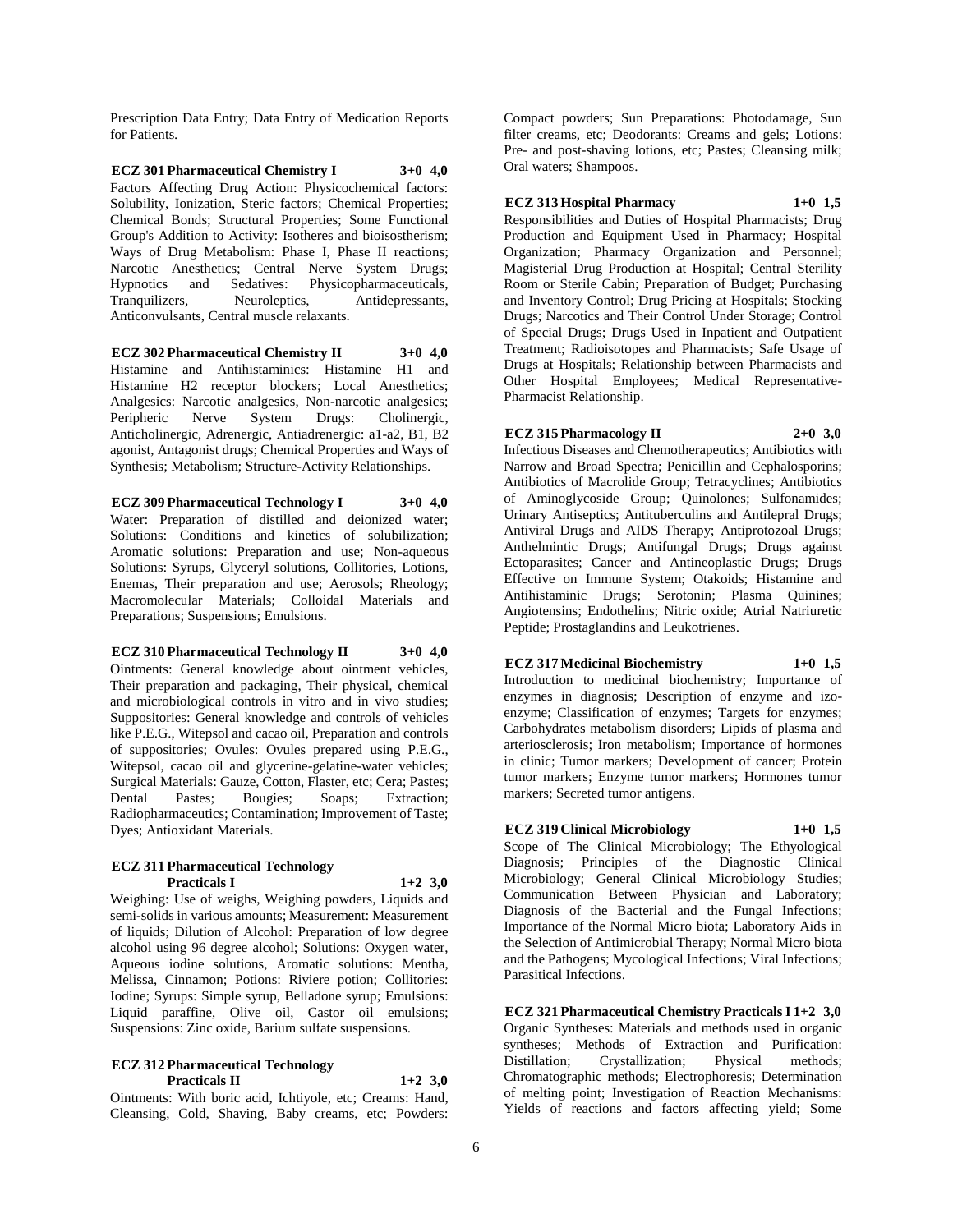Synthetic Methods Synthesis of Some Organic Compounds; Uv and Ir Spectroscopic Techniques and Their Applications; Spectral Methods In Reaction Control and in Structure Elucidation.

#### **ECZ 322 Pharmaceutical Chemistry Practicals II 1+2 3,0**

Organic Syntheses: Materials and methods used in organic syntheses; Methods of Extraction and Purification: Distillation; Crystallization; Physical methods; Chromatographic methods; Electrophoresis; Determination of melting point; Investigation of Reaction Mechanisms: Yields of reactions and factors affecting yield; Some Synthetic Methods; Synthesis of Some Organic Compounds; Nmr and Mass Spectroscopic Techniques Besides Uv and Ir and Their Applications; Spectral Methods in Reaction Control And In Structure Elucidation.

## **ECZ 327 Drug Stability 1+0 1,5**

Definition and Classification of Stability; Preparation of Stability Protocol; Climate Zones; Factors Affecting Stability; Reaction Orders; Reaction Rate and Influence of Temperature on Reaction Rate; Stability Test Laboratories and Stability Cabins; Accelerated and Long Term Stability Tests; Stabilizing Agents; Stability Control Criteria According to Pharmaceutical Forms.

## **ECZ 327 Drug Stability 1+0 1,5**

Definition and Classification of Stability; Preparation of Stability Protocol; Climate Zones; Factors Affecting Stability; Reaction Orders; Reaction Rate and Influence of Temperature on Reaction Rate; Stability Test Laboratories and Stability Cabins; Accelerated and Long Term Stability Tests; Stabilizing Agents; Stability Control Criteria According to Pharmaceutical Forms.

#### **ECZ 333 Nomenclature of Organic Compounds and Drugs Content 1+0 1,5**

Classification of organic compounds according to the chemical chain, Aliphatic compound, Saturated hydrocarbons (alkenes), Semisaturated hydrocarbons (alkenes), Unsaturated hydrocarbons (alkynes), Cyclic compound, Cyclic hydrocarbons or homocyclic compounds, Heterocyclic compounds, Classification of organic compounds according to the functional groups on the chemical chain; Active unsaturation, Alcohol and phenol, Ether and phenolic ether, Metal salts of alcohols (alcoholate or alkoxide) and phenols (phenolate or phenoxide), Epoxide, Alkyl and aryl halides, Functional groups bearing carbonly moiety, Nitrogen bearing functional groups, Sulphur bearing functional groups, Polyfunctional groups, Nomenclature of some selected samples of organic compounds having therap.

## **ECZ 334 Clinical Parasitology 1+0 1,5**

Scope of the Clinical Parasitology, Protozoa, (Intestinal, Urogenital, Blood and Tissue Protozoa), Trematodes, Cestodes, Nematodes (Intestinal and Tissue Nematodes, Larval Nematodes), Pathogenesis and Epidemiology, Clinical Findings, Diagnosis, Treatment and Control of the Parasitical Enfectinons.

**ECZ 340 Natural Anticancer Compounds 1+0 1,5** Plants used in cancer treatment; Microorganisms used in cancer treatment; Marine products used in cancer treatment; Natural Compounds Groups with Anticancer Activity: Terpenes, Alkaloids, Polysaccharides, Peptides, Sterols, Polyphenols: Flavonoids, Proanthocyanidins, Stilbens, Lignans; Major Natural Anticancer Compounds: Vinbilastine, Vincristine, Taxol, Podophyllotoxin, Peltatins, Etoposide, Sulforaphane, Resveratrol, Genistein, Tea polyphenols, Bryostatin, Dolastatin.

**ECZ 342 Drug Production in Turkey 1+0 1,5** Research-Development Studies on Drugs; Production Methods of Starting Material for Drugs; Production Methods of Aspirin and Paracetamol in Industry; Production Methods<br>of Tranquillizers Penicilline Derivatives: of Tranquillizers Penicilline Derivatives: Chemotherapeutics; Sulphonamide derivatives and trimethoprim; Production Methods of Some Compounds Produced in Turkey by Using Industrial Waste.

**ECZ 344 Drug Analysis of Biological Samples 1+0 1,5** Biological fluids, Storage of samples, Extraction methods, Drying organic phase, Source of contaminants and artifacts, Analysis methods, Method selection, Evaluation of results.

**ECZ 345 Food Safety and Analysis 2+0 3,0** Importance of Food Safety and Analysis; Analyses and Safety of Critical Control Points in Food Technology; Method Selection and Evaluation of Assay Results; Analyses: Protein analyses, Oil analyses, Carbohydrate analyses, Vitamin analyses, Analysis of inorganic element, Some special analyses (Water, milk and milk products, meat, sweet foods etc.); Food Additives; Food Conservation Methods; Food Contaminations.

**ECZ 346 Pharmaceutical Nanotechnology 2+0 3,0** Properties of Nanotechnological Drug Delivery Systems; Polymers in Drug Release; Selection of Correct Polymer for Biological Applications; Polymer Characterization Techniques; Characterization of Nanotechnological Drug Delivery Systems; Bioavailability of Nanotechnological Drug Delivery Systems; Nanoparticles; Polymeric Nanoparticles for Drug Delivery; Solid Lipid Nanoparticles; Liposomes; Niosomes; Microemulsions; Microsponges.

**ECZ 347 Introduction to Cosmetic Herbs 1+0 1,5** Introduction to Cosmetic Herbs; History of the Use of Cosmetic Herbs; Substances Used in Natural Cosmetic Products; Production Techniques; Herbal Preparations and Ingredients; Plants Used in Cosmetic Preparations: Aloe vera, Anthemis nobilis, Camellia sinensis, Calendula officinalis, Hedera helix, Lawsonia inermis, Melaleuca alternifolia, Matricaria chamomilla, Salvia officinalis, Urtica dioica, Hamamelis virginiana, Vitis vinifera...; Skin Structure and Cosmetic Plants Effective on Skin; Hair Structure and Cosmetic Plants Effective on Hair; Herbal Baths; Shower Gels and Oils; Perfume and Plants Used in Perfumery.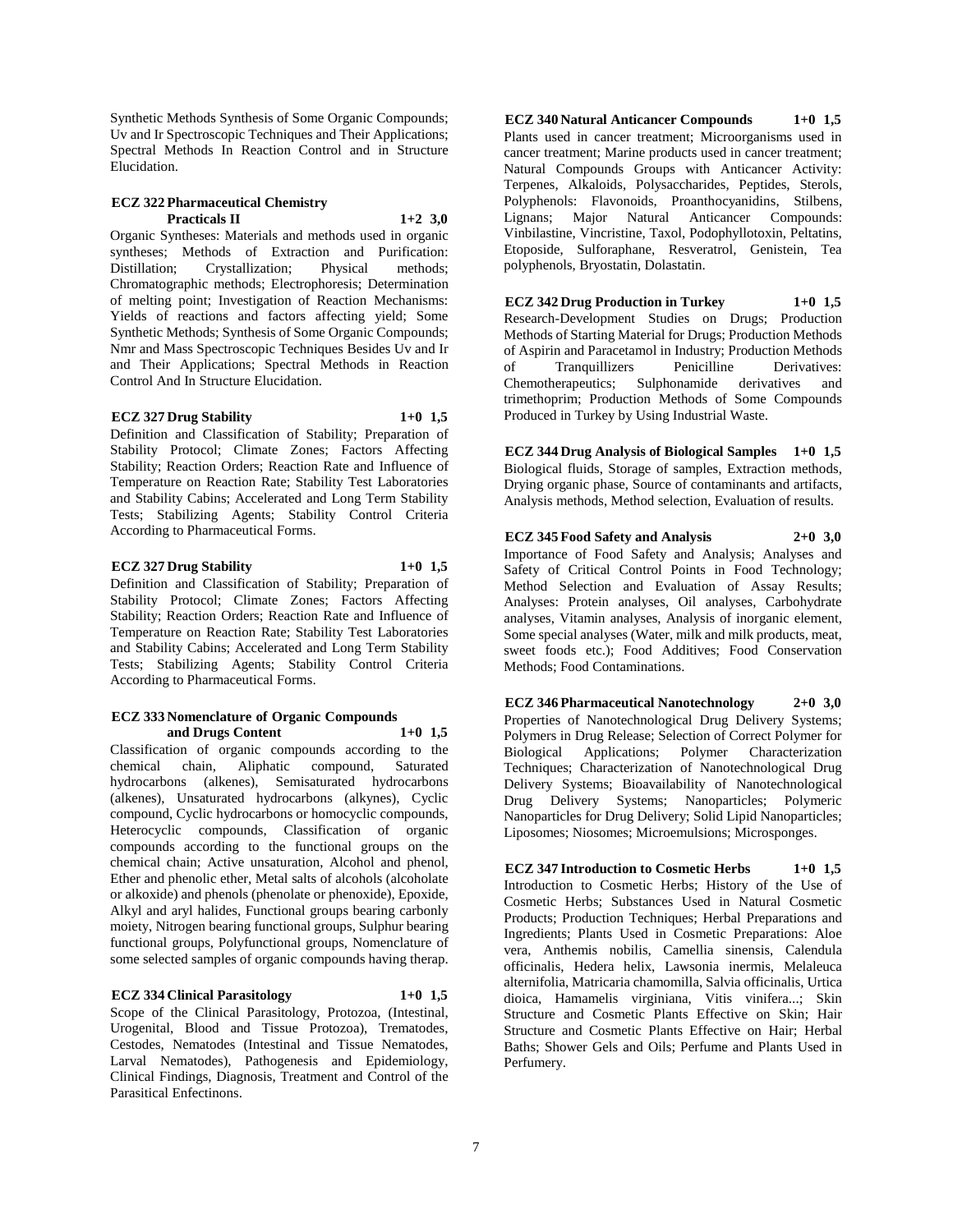#### **ECZ 349 Pharmacognosy I 2+0 3,0**

Description of Pharmacognosy, History, Associated Sciences: General Information on Cultivation, Harvesting, Drying, Storage, Packaging and Trade of Plant Drugs; Extraction and Distillation Methods for Herbal Drugs, The Purification and Production of Active Ingredients from Plant Drugs; Quality Control and Standardization of Herbal Drugs; Production of Natural Drugs by Microbial Transformation; General Information on Carbohydrates, Gums, Mucilages; Qualitative and Quantitative Tests of Plant Drugs.

### **ECZ 350 Pharmacognosy II 2+0 3,0**

Glycosides: Description, Classification (Cyanogenic glycosides, Flavone glycosides, Anthracene glycosides, Anthraquinones, Coumarins, Steroidal and Triterpenic saponins etc.), Chemical structures, Qualitative and quantitative tests, Plant drugs; Alkaloids: Description, Classification (Pyrol, Pyridine, Indole, Quinoline, İsoquinoline, İmidazole, Tropane, Diterpene, Steroidal, Terpenoidal alkaloids etc.), Chemical structures, Qualitative and quantitative tests, Plant drugs; Enzyme and Protein Drugs Used as Natural Products.

#### **ECZ 352 Hormone Biochemistry 1+0 1,5**

Endocrine System; General Properties and Classification of Hormones; Effect Mechanism of Hormones; Gastrointestinal System Hormones; Hypothalamus and Hypophysis Hormones; Thyroid Hormones; Hormones that Regulate Calcium and Phosphor Metabolism; Pancreas Hormones; Hormones of Adrenal Glands; Sex Hormones; Placenta Hormones; Endocrine Disorders, Methods for Hormone Determination.

#### **ECZ 356 Pharmacology III 3+0 4,0**

An Overview of the Nervous System; Introduction to Autonomic Nervous System; Parasympathetic System Related Drugs; Sympathetic System Related Drugs; Introduction to Central Nervous System; General Anesthetic and Local Anesthetic Drugs; Hypnosedative and Anxiolytic Drugs; Antiepileptic and Central Nervous System Stimulants; Neuromuscular Blockers and Centrally Acting Striated Muscle Relaxants; Drugs Used for the Treatment of Parkinson's Disease and Other Movement Disorders; Drugs Used for Emotional Disorders; Antipsychotic Drugs; Nonsteroidal Anti-inflammatory Drugs; Opioid Analgesics; Alcohols, Drug Abuse and Addiction.

## **ECZ 358 Pharmaceutical Biotechnology 2+0 2,0**

Biotechnology: Definition, Use of biotechnology in food industry, medicine, enzyme, plant, environment, genetics; Pharmaceutical Biotechnology: Definition, Structures and functions of DNA, Vectors and DNA technology, Gene cloning, Cell fusion techniques; Pharmaceutical Biotechnology Products: Hormones, Enzymes, Monoclonal antibodies; Drugs of Peptide/Protein Structure: Oligosaccharides, Recombinant vaccines, Therapeutic proteins and their purification, eliminations and formulations; Adjuvants: Antisense Technology.

#### **ECZ 360 Narcotic Hallucinogenic and Poisonous Plants 2+0 3,0**

Plants and Mushroom Poisoning; Toxic Constituent of Plants; Narcotic and Hallucinogenic Plants: Classification, Macroscopic and microscopic characteristics, Habitats and distribution, Narcotic plants: cardiotonic glycosides bearing plants, alkaloid bearing plants; Mushroom Poisoning: Causes of mushroom poisonings, Mushroom poisoning in Turkey, Hallucinogenic mushrooms, Poisonous mushrooms, Species causing coprinus syndrome, Species causing muscarine syndrome, Species causing pantherina syndrome, Species causing paxillus syndrome, Species causing gyromitra syndrome, Species causing phalloides syndrome.

## **ECZ 361 Pharmacognosy Practicals I 1+2 3,0**

Identification of Plant Drugs: Organoleptic properties (Color, Smell, Taste, Appearance), Macroscopical properties (According to the type of the drug, Dimensions, Leaf shape, Type of inflorescence, etc.), Identification of powdered drugs (Maydis amylum, Scillae bulbus, Quercus cortex, Salviae folium, Caryophyllae flos, Rhei radix, etc.) by staining with reagents (Chloralhydrate, SarTur reagent, Sudan III, Ink, Water); Using Identification Keys for Identification of Unknown Drugs; Extraction: Selection of solvent for extraction; Chromatography: Principles of thin layer chromatography (TLC) and separation of atropine and papaverine

**ECZ 362 Pharmacognosy Practicals II 1+2 3,0** Carbohydrates: Identification tests, Gums and identification tests, Mucilages, Identification tests for agar, Swelling Index; Phenolics: Test for total phenolic amount, Glycosides: Identification tests for Cyanogenic, Flavon, Anthracene, Cardiotonic glycosides, and saponins, Swelling index, Extraction and isolation of aescin, Investigations on laxative tablets; Alkaloids: General identification tests, Identification of xanthine derivatives and tropane alkaloids, Total alkaloid assay and examination of alkaloids by TLC in Chinae cortex, Isolation of caffeine from Theae folium; Pharmacopoeial Analysis on a Plant Drug; Halucinogenics: Identification Tests for Cannabis.

**ECZ 401 Pharmaceutical Chemistry III 2+0 3,0** Drugs Affecting Digestion Channel: Emetics; anti-emetics; Drugs Enhancing Gastric Acidity: Antacids and gastric secretion inhibitors; Collagogs; Drugs Used in Hepatic Dysfunctions: Laxatives; Anti-diarrheae drugs; Diagnostic Drugs; Drugs Affecting Endocrine System: Steroids.

**ECZ 402 Pharmaceutical Chemistry IV 2+0 3,0** Antibacterial Drugs: Sulfonamides; Urinary antibacterial; Antibiotics; Antihelmentic Drugs: Antinematodes; Sestodes; Trematodes; Filarias; Antifungal Drugs: Anticoagulants; Antitussives; Drugs Used Against Gout and Hyperurisemia and Antineoplastic Drugs.

**ECZ 406 Pharmaceutical Legislations 2+0 2,0** Codex Law no. 767; Pharmaceutical and Medical Law no. 1262; Law no. 6197 on Pharmacists and Pharmacies; Regulation of 13.10.1992 on Pharmacies and Services of Pharmacies; Requirements for Opening a Pharmacy or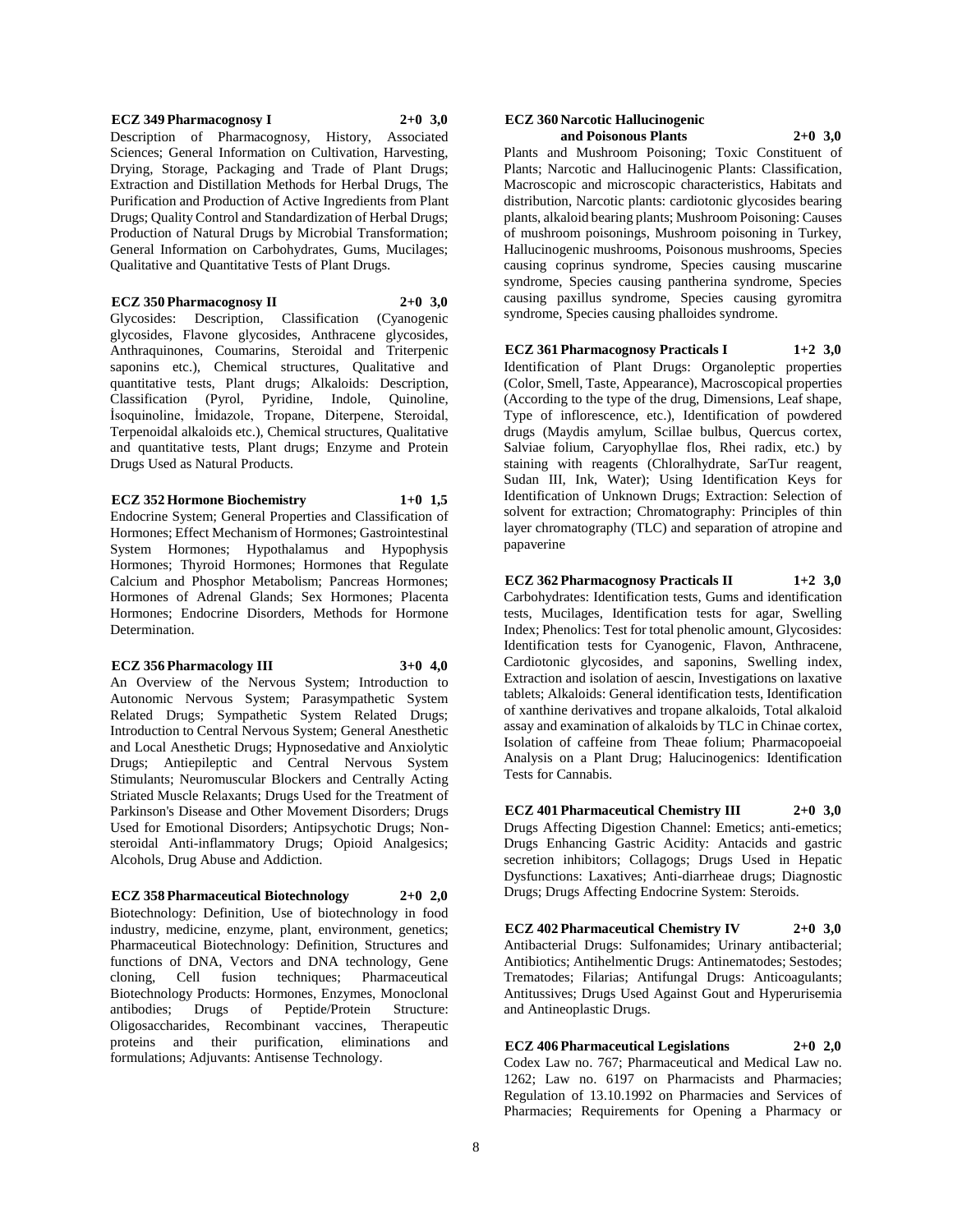Pharmaceutical Warehouse; Drugs That Must Be Available in Pharmacy; Books That Must Be Kept in Pharmacy; Deontology Regulation of Turkish Pharmacists; Law no. 6643 on Turkish Pharmacists' Association; Declaration of 14.08.1984 on Drug Prices; Law no. 3977 on Cosmetics; Regulation on Cosmetics.

**ECZ 411 Pharmaceutical Technology III 3+0 4,0** Contamination; Parenteral Solutions: Isotonicity; Isohidrocity; Sterilization; Sterility and Pyrogenity Testing; Ophthalmic Preparations: Preparation and sterilization of eye drops; Powders; Paquets; Cachets; Pilules; Granules; Pastilles; Capsules: Soft capsules, Controls of capsules; Microcapsules: Methods of microencapsulationcoacervation; Phase Separation; Polymerization; Electrostatic; Mechanical Methods; Vapor Condensation.

**ECZ 412 Pharmaceutical Technology IV 3+0 4,0** Tablets; Coated Tablets; Controls on Tablets; Dragees; Preparations with Long-Term Effects: Depot preparations; Novel Drug Delivery Systems: Microparticles, Liposomes, Nanoparticles, Bioadhesive systems; Packaging Materials; Biopharmacy; Pharmacokinetics: Absorption, Distribution, Metabolism and Elimination of drugs; Stability; Incompatibility; Prescription; GMP (Good Manufacturing Practice); GLP (Good Laboratory Practice).

#### **ECZ 413 Pharmaceutical Technology Practicals III 1+2 3,0**

Parenteral Solutions: Preparation of parenteral solutions; Isotonicity; Isohidrocity; Sterilization: Tests of sterility and Pirogenity and other controls; Ophthalmic Solutions: Preparation and sterilization of eye drops; Calculation of isotonicity; Opthalmic baths; Nasal Drops; Ear Drops; Paquets; Hard Gelatine Capsules: Their calculation and preparation; Pilules; Suppositories: Preparation and quality controls of rectal and vaginal suppositories.

#### **ECZ 414 Pharmaceutical Technology Practicals IV 1+2 3,0**

Granules: Granulation techniques-dry and wet granulation; Effervescent granules; Controls on granules; Tablets: Preparation of tablets-direct Compression; Dry and wet granulation methods; Controls on tablets; Effervescent Tablets: Their preparation and controls; Preparation of Dragees: Sugar coating processes; Film Coating: Film coating processes; Controls of Coated Dosage Forms; Controls of Surgical and Packaging Materials: Controls of distilled water; Gauze; Cotton; Drug bottle).

## **ECZ 415 Pharmaceutical Technology Practicals 1+2 3,0**

Isolations of Toxic Compounds From the Body and Their Identifications; Determinations; Manupilations; Chemical Methods For the Qualitative and Semiquantitative Determinations of Compounds Isolated from Biological Material: Blood; Urine; Examples of Substances Assayed; Certain Drugs: Salicylic acid; Barbiturate; Alcohol; Aldehydes; Organic Solvents: Chloroform; Carbontetrachloride; Phenols; Heavy Metals: Mercury; Bismuth; Arsenic; Carbonmonoxide; Cyanide and Various Narcotic Agents: Morphine; Cocaine; Marijuana.

## **ECZ 420 Essential Oils 1+0 1,5**

Essential Oil Bearing (Aromatic) Plants of Turkey: Source areas; Harvesting; Drying; Packaging; Storage and Cultivation; Quality controls; Moisture Content; Essential Oil Content; Ash Content; Foreign Matter Content; Industrial Production of Essential Oils: Conformation to specifications of essential oils, Their economical importance; Their place in world trade; Medical uses; Aromatherapy: Uses, Food, Pharmaceutical, Chemical, Cosmetics, Perfumery; Household Goods Industries.

### **ECZ 421 Pharmaceutical Chemistry Practicals III 1+2 3,0**

Qualitative Organic Compound Analysis: Assays on physical properties: Colour; Smell; Taste; Feature; Elemental Analysis: Solubility; Determination of acidic or basic properties of compounds; Identification of functional groups: Alcohol; Phenol; Acid; Ester; Amide; Aldehyde; Ketone; Amine; etc.; Specific Reactions for Carbohydrate Derivatives; Specific Tests for Identification of Drugs; Structure Elucidation of Compounds by Interpretation of Spectral Data

#### **ECZ 422 Pharmaceutical Chemistry Practicals IV 1+2 3,0**

Quantitative Drug Analysis: Titrimetric methods; Acidimetry-alcalimetry; Nitritometry; Argentometry; Iodometry-bromometry; Permanganimetry; Cerimetry; Titrations done in the Non-aqueous-medium: With perchloric acid or sodium methoxyde; Pharmacopoea analysis: Chemical, Physicochemical, Physical, s Biological; Specific in Identification of Some Drugs; Structure Elucidation of Compounds by Interpretation of Spectral Data.

**ECZ 425 Pharmaceutical Toxicology I 2+0 3,0** General Information on Toxicology and Poisons; Intake; Absorption; Distribution and Elimination of Poisons; Toxic Effect Mechanisms; Genetic Toxicology; Systemic Toxicology; Important Toxic Substances Used In Environment And Industry; Natural Poisons.

**ECZ 426 Pharmaceutical Toxicology II 2+0 3,0** Sensitization (Drug Allergy); Genetic Based Drug Toxicity; Complex Toxic Effects Related To Long-Term Usage of Chemical Substances; Adverse Drug Reactions; Toxic Drug Interactions; Drug Usage During Pregnancy; Drug Abuse And Dependence; Doping Substances Used In Sports; Principles of First Aid and Treatment of Poisoning.

**ECZ 427 Pharmacology IV 3+0 3,0**

Pharmacology of Endocrine System; Endocrine Diseases; Hormones of Pituitary and Hypothalamus; Thyroid and Parathyroid Hormones; Pancreatic Hormones; Diabetes; Hormones of Adrenal Glands; Pharmacology of Central Nervous System; General and Local Anestethetics; Sedative and Hypnotic Drugs; Alcohol and Alcoholism; Stimulants of Central Nervous System; Skeletal Muscle Relaxants; Antiepileptic Drugs; Drugs Used for Treatment of Parkinson's Disease; Antipsychotic Drugs; Anxiety; Depression; Bipolar Disease; Schizophrenia; Narcotic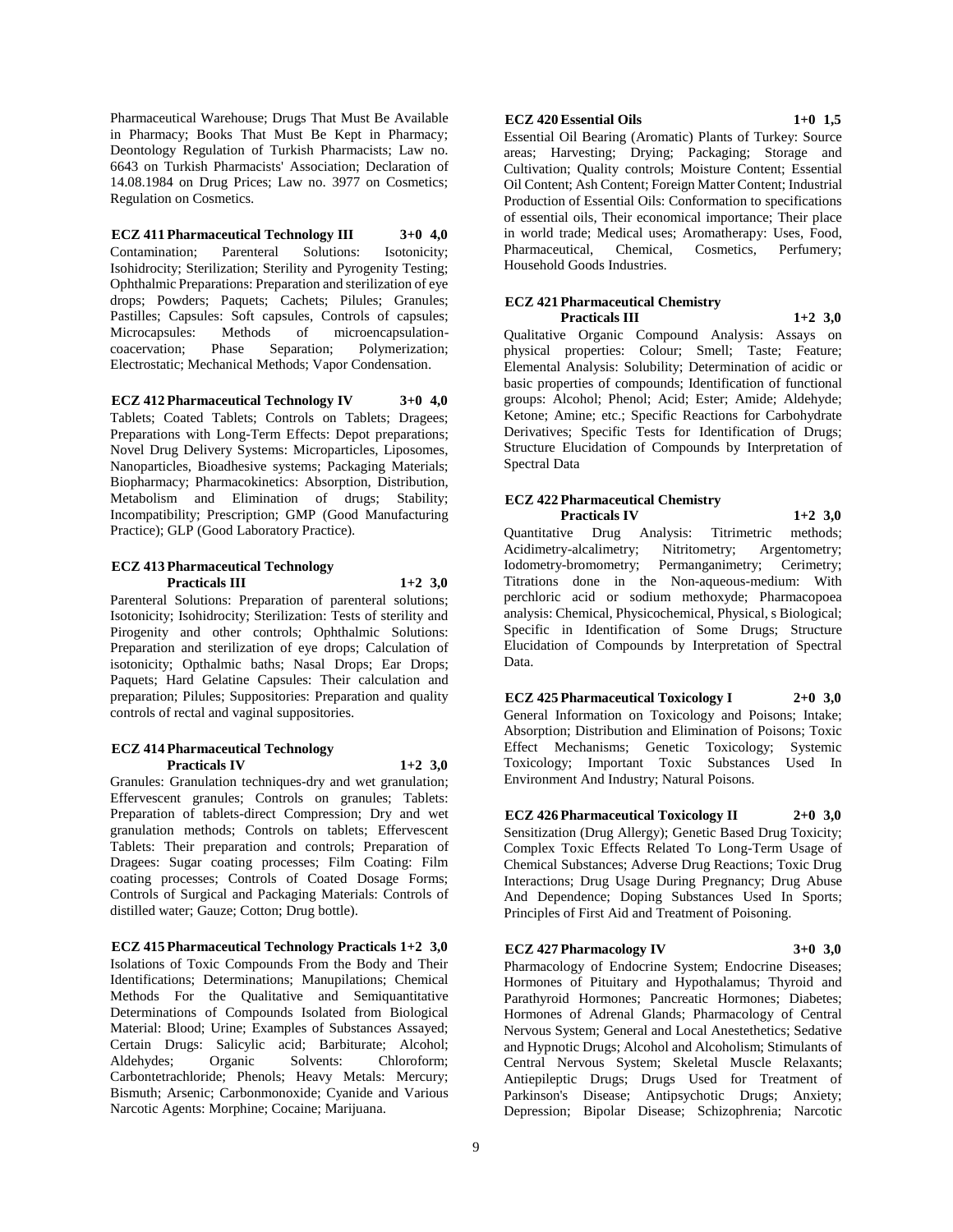Analgesics; Morphine and Endogenous Opioid System; Opioid Antagonists; Non-narcotic Analgesics; Antipyretic Drugs; Non-steroidal Anti-inflammatory Drugs; Drug Abuse; Drug and Substance Dependence; Miscellaneous: Laxatives and Purgatives; Anti-diarrheic Drugs; Drugs Used for Ulcer Treatment.

## **ECZ 429 Practice of Pharmacology 1+2 3,0**

Introduction to Experimental Pharmacology; Ethical Regulations in Pharmacology; Introduction to Animal House; Dissection; Isolated Organ Bath Experiments; Fundus, Duodenum, Ileum, Vas Deferens; Pain and Inflammation Experiments; Molecular and Cellular Pharmacology: Demonstration in cell culture laboratory; Behavioral Pharmacology: Depression and anxiety models, Learning behavior, Motor activity; Cardiovascular Pharmacology: In vitro and in situ blood pressure recording; Evaluation of Results and Statistical Calculations.

## **ECZ 433 Risk Factors for Natural Products 2+0 3,0**

Risk Factors in Natural Products Utilization; Potential Toxic or Allergic Natural Products; Use of Contaminated or Fraudulent Natural Products; Side Effects, Adverse Effects, Warnings and Precautions in the Use of Natural Products; Risks of Use in Specific Populations and Patient Group; Natural Product-Drug-Food Interactions; Synergistic and Antagonistic Interactions; Acute and Chronic Interactions; Examples and Cases of Natural Product-Drug-Food Interactions.

### **ECZ 436 Drug Bioavailability 2+0 3,0**

Physicochemical approaches to drug absorption; Measurement of log D, pKa and permeability, Use of animals for the determination of absorption and bioavailability, Drug dissolution and solubility; Role of transportation and metabolism in oral absorption; Hepatic transport; Intestinal absorption; Simulation of absorption, metabolism and bioavalability; Prediction of bioavailability; Prodrugs; Bioavailability/bioequivalence and their importance; Regulations on evaluation of bioavailability and bioequivalence; Drug absorption mechanisms, basic knowledge on bioavailability and bioequivalence; Pharmaceutical factors affecting bioavailability and bioequivalence, Physiological factors affecting bioavailability and bioequivalence, Bioavailability of controlled release dosage forms In vitro dissolution rate and its importance in bioavailability, Study design and statistical criterii in bioavailability and bioequivalence determination, Pharmacokinetic approaches to bioavailability and bioequivalence; Analytical methods used in bioavailability and bioequivalence studies and their validations.

**ECZ 437 Approved Recombinant Antibodies 1+0 1,5** Recombinant Antibody Production: Hybridoma studies, Systems used in the production; Antigen-antibody Reactions, Determination of Titration, Determination of Isotype, Classification and Labeling of Antibody Molecules, Mapping and Determination of Epitope; Purification Techniques; FDA-Approved Antibodies: Autoimmune antibodies, Antibodies used in homeostasis, Antibodies used in cancer, Antibodies used in inflammatory diseases,

Antibodies used macular degeneration, Antibodies used in blood diseases, Antibodies used in infectious diseases.

## **ECZ 439 Natural Products used in Aromatherapy 1+0 1,5**

Definition of Aromatherapy; History of Aromatherapy; Inhalation, Bath, Compress, Massage Methods in Aromatherapy; Chemical Structure, Physical Properties and Biological Activities of Natural Compounds Effective in Aromatherapy; Natural Sources of Compounds Used in Aromatherapy; Natural Carrier Oils in Aromatherapy; General Properties of Scents; Some Mixtures and Recommendations; Paediatric Aromatherapy; Risks and Precautions.

**ECZ 441 Pharmacognosy III 2+0 3,0** Tannins: Chemical structures, Qualitative and quantitative tests, Plant drugs; Essential Oils: Chemical Structures, Qualitative and quantitative tests, Plant drugs; Isopyrene Derivatives: Chemical structures, Qualitative and quantitative tests, Plant drugs; Resins: Chemical structures, Qualitative and quantitative tests, Plant drugs; Lipids: Chemical structures, Qualitative and quantitative tests, Plant drugs; Sources of Antibiotics and Industrial Production; Hormones Used in Therapy and Their Sources.

## **ECZ 443 Pharmacognosy Practicals III 1+2 3,0**

Tannins: Identification tests, Tannin isolation, Assays for catechins; Essential Oils: Amounts of foreign matter, Ash content, Volumetric water content and Volumetric essential oil content, Evaluation of essential oils by TLC, Analyses (GC, GC/MS) and Physical Assays (Refractometry, Polarimetry, Density, Refractive index, Optical rotation); Fixed Oils: Quantification assay for fixed oils, Fixed oils assays, (Iodine value, Acid value, Peroxide value, Saponification value, Ester value); Amylum Drugs: Extraction, Preparation of dextrine, Gravimetric Method for Water Content; Organic Acids: Isolation of citric acid, citric acid HPLC Analysis; Pectins: Isolation of pectins.

#### **ECZ 444 Cosmetology 2+0 2,5**

General Characteristics of Skin; Hair and Nails Where Cosmetics are Applied; Irritation and Sensitivity Caused by Cosmetic Products; Definition of Cosmetic Products; Classification of Cosmetic Raw Materials: Oils and waxes, Coloring agents, Humectants, Preservatives; Cosmetic Formulation: Creams, Masks, Powders; Coloring Preparations; Deodorants and Antiperspirants; Nail and Hair Products; Baby and Bath Preparations; Pre-formulation of Cosmetic Preparations; Steps in Formulation; Tests on Finished Products.

**ECZ 446 Instrumental Analysis Applications 2+0 2,0** Introduction to Instrumental Analysis; Electromagnetic Radiation; Interaction of Light and Chemicals; Spectroscopic Methods; Law of Lambert-Beer; Molecular Absorption Spectroscopy; Fluorescence Spectroscopy; Infrared Spectroscopy and Its Use; Theory of Potentiometry; Theory of Conductometry; Basics of Polarography and Its Use; Capillary Electrophoresis and Its Use; Chromatographic Methods; Atomic Absorption.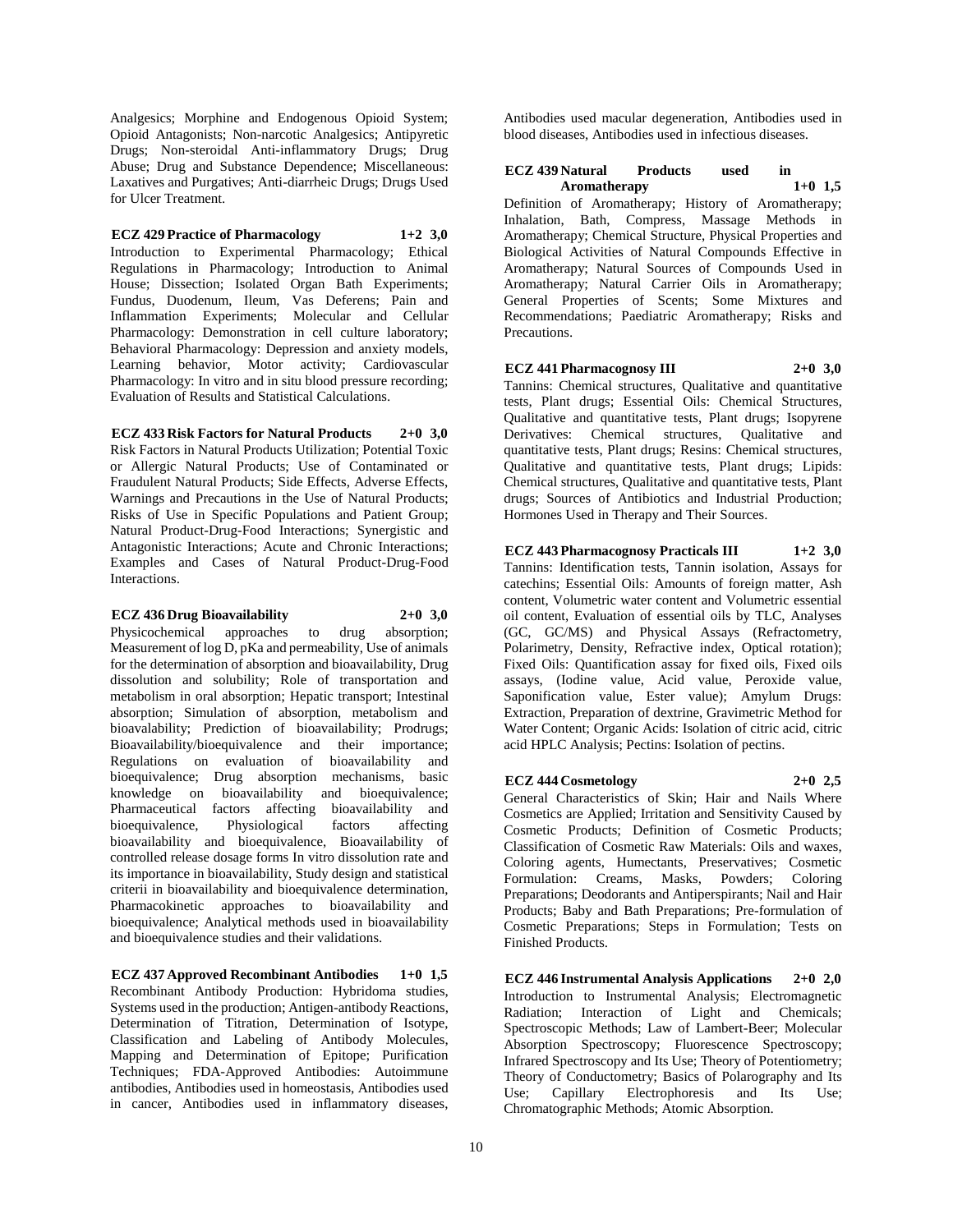**ECZ 450 Herbal Drugs Used in Phytotherapy 2+0 2,0** Description of Phytotherapy: Historical development of phytotherapy; Current Situation of Phytotherapy in Turkey and in the World; The Drugs, Extracts, and Herbal Medicine Used in Phytotherapy: Drugs, Extracts, and herbal medicine used in Central nervous system, Cardiovascular system, Urinary system, Respiratory system, Immune system, Digestive system, Dermatological disorders, Liver disorders, Gynecological disorders, Trauma, Analgesia, Rheumatism; The Herbal Drugs in European Pharmacopoeia (EP); European Medicine Agency (EMA) Monographs.

### **ECZ 452 Active Compounds of Veterinary Drugs 1+0 1,5**

The Properties of Veterinary Drugs and Human Drugs; The Drugs Used in Medical Treatment and Prevention of Animal Illnesses; The Materials For Cleaning And Disinfecting Animal Houses; Veterinary Vaccines; Veterinary Antitoxins; Veterinary Antimicrobials; Vitamins And Related Drugs Added to Animal Foods.

#### **ECZ 466 Pollens and Health 1+0 1,5**

Pollen: Definition, Morphological properties, Functions in plants; Pollen Containing Products, Possible Health Problems; Pollen Allergy; Plants Causing Pollen Allergy: Aceraceae, Anacardiaceae, Araliaceae; Betulaceae, Buxaceae; Caprifoliaceae, Casuarinaceae, Corylaceae, Cupressaceae; Eleagnaceae, Euphorbiaceae, Hamamelidaceae, Fabaceae, Fagaceae; Hippocastanaceae, Juglandaceae, Lauraceae, Moraceae, Myrtaceae; Oleaceae, Pinaceae, Platanaceae, Rosaceae; Salicaceae, Saxifragaceae, Tamaricaceae, Taxaceae, Tiliaceae, Vitaceae; Amaranthaceae, Asteraceae, Chenopodiaceae, Cyperaceae, Plantaginaceae; Rosaceae, Urticaceae, Poaceae.

#### **ECZ 467 Clinical Pharmacy I 2+0 2,0**

Introduction to Clinical Pharmacy and Patient-Oriented Pharmacy; Principles of Pharmaceutical Care; Roles and Responsibilities of Clinical Pharmacists; Systematic Approach to Drug Therapy and Case Study; Importance of Patient Education in Clinical Pharmacy Practices; Hospital Pharmacy, Pharmacy and Therapeutic Committee; Clinical Pharmacists' Approach to Pain, Fever, Diarrhea and Constipation Cases, and Role of Pharmacists in Treatment; Upper Respiratory System Infections and Role of Clinical Pharmacist; Drug Use in Pregnancy And Lactation, and Clinical Pharmacists' Approach; Case Presentations and Discussion.

## **ECZ 468 Clinical Pharmacy II 2+0 3,0**

Role of Clinical Pharmacist in Hypertension, Hyperlipidemia and Diabetes Treatment, and Case Studies; Pharmacotherapy of Congestive Heart Failure and Role of Clinical Pharmacists in Digoxin Monitoring; What Clinical Pharmacists Need to Know about Gastroesophageal Reflux Disease, Peptic Ulcer and Helicobacter Pylori; Anemia, Migraine and Case Studies; Role of Clinical Pharmacists in Asthma Management and Monitoring; Chronic Obstructive Respiratory Disease and Inhaler Devices; Role Of Clinical Pharmacists in Alzheimer's Disease, Epilepsy and

Meningitis, and Case Studies; Menopause, Osteoporosis and Case Studies; Oncological Pharmacy.

## **ECZ 472 Drug Interactions 1+0 1,5**

Basic Concepts in Drug Interactions, Polypharmacy and classifications; Clinic Significance of Drug Interactions; Pharmacokinetic Interactions-at Absorption Level; Pharmacokinetic Interactions-at Distribution Level; Pharmacokinetic Interactions-at Biotransformation Level; Pharmacokinetic Interactions-at Excretion Level; Pharmacodynamic Interactions-Antagonism; Pharmacodynamic Interactions-Agonism; Food and Drug, Drug and Nutrient Interactions; Commonly Interacting Drug Classes; Drug Interaction Cases; Ways of Minimizing Drug Interactions.

### **ECZ 826 Risk Assessment in Terms of Toxicology 1+0 1,5**

Chemical Substances: Drugs used in Treatment, Drug Adjunct Substances, Food Additives, Cosmetics, Agricultere drugs; The Hazard Definition of Chemical Substances Used in the Industry; Risk Assessment and Management Practices; Toxicity Tests: Safety Dose Definition and Calculation such as ADI, NOEL, STEL, PEL, TLV; The Regulation Associated with Some Chemical Substances.

## **ECZ 828 Evaluation of Biochemical Laboratory Data 1+0 1,5**

Definition of Biochemical Parameters; Reference Ranges of Biochemical Analysis and Factors Affecting Them; Electrolyte Levels: Biochemical tests which are related to electrolyte levels and evaluation of these tests; Disorders of Aminoacid Metabolism and Related Biochemical Tests Evaluation; Disorders of Carbonhydrate Metabolism and Related Biochemical Tests Evaluation; Disorders of Lipids Metabolism and Related Biochemical Tests Evaluation; Identification and Evaluation of Tumor Markers; Evaluation of Liver and Kidney Function Tests; Biochemical Tests Used to Determine Levels of the Enzyme .

**ECZ 829 Deontology of Pharmacy and Ethics 1+0 1,5** Deontology: Traditionalization of Legal Rules and Regulations with Pharmacy Ethics and Deontology; Contemporary Pharmacy Practice; Rules of Ethics; Ethic Evaluations: Hospital Pharmacy and Ethics, Community Pharmacy and Ethics; Deontology Regulations of Turkish Pharmacists.

## **ECZ 836 Basics of Pharmacokinetics 1+0 1,5**

Basic Pharmacokinetic Concepts; Pharmacokinetic Parameters; Determination of Pharmacokinetic Parameters; Linear and Non-linear Pharmacokinetics; Pharmacokinetic Compartments: Single-compartment, Two-compartments; Oral and Intravenous Administration; Single and Repeat Dose Applications; Relationship Between Pharmacokinetics and Pharmacodynamics; Bioavailability/Bioequivalence; Drug interactions.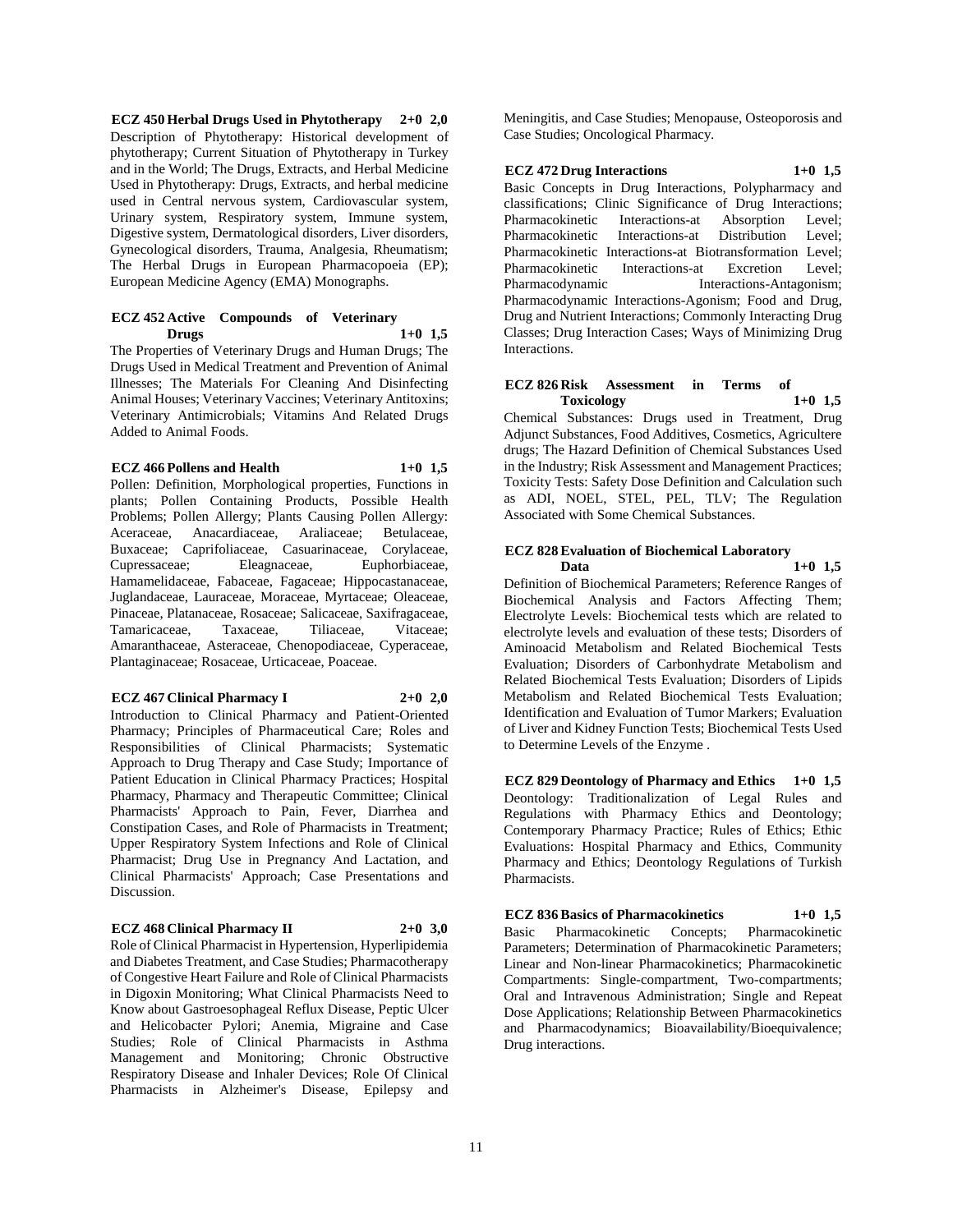#### **ECZ 843 Practical Symptomatology for Pharmacists**

Definition of Symptom; Disease-Symptom Relations; Improtance of Symptoms in Pharmacy Practice: Symptom and Patient Information, Symptom and Patient Counselling; Body Systems and Symptoms of Diseases: Symptoms of Nervous System, Symptoms of Cardiovascular System, Symptoms of Digestive System, Symptoms of Respiratory System, Symptoms of Urinary System, Symptoms of Reproductive System, Symptoms of Endocrine System, Symptoms of Infectious Diseases; Importance of Symptoms in Diagnosis of Diseases: Examples of Diagnosis Algorithms, Physicians? Interpretations of Symptoms.

## **ECZ 845 Pharmaceutical Engineering 1+0 1,5**

Designing, Developing and Improving Industrial Processes and Equipments; Planning and Testing of Manufacturing Methods; Researching New Processes and Products; Industrial-Scale Production; Labeling and Distribution of Health-Care Products; Participate in Multidiciplinary Working Team for New Drug Discovery; Planning Economically Feasable Production; FDA Regulations; Validation Assurance, Quality Control and Continuous Good Manufacturing Practices; Environmental Safety of Finished Product and Personnel; Phase I, II and III Clinical Studies; Basic Preformulation Studies and Dosage Form Development.

**ECZ 846 Medical Waste and Environment 1+0 1,5** Introduction to Pharmaceutical Industry and Environment Relationship; Types and Characteristics of Wastes; Pollution Prevention and Control; Waste Minimization: Source Reduction, Recovery and Recycle; Treatment Technologies: Gas, Liquid and Solid Wastes; Environmental Legislation.

#### **ECZ 858 Analysis of Bioelements 1+0 1,5**

Importance and Types of Bioelements; Existence and Roles of Bioelements in Living Organisms; General Aspects to Bioelement Analyses; Sampling and Pre-Treatment; Spectrochemical Techniques: Molecular, luminescence and atomic spectroscopy; Atomic Absorption Spectrometry; Inductively Coupled Plasma Techniques (Atomic Emission and Mass Spectrometry); Atomic Florescence Spectroscopy; Speciation Techniques; Electrochemical Methods: Voltammetry and polarography; Chromatography and Electrophoresis; Comparison of Analytical Techniques.

## **ECZ 859 Pharmacy Administration 2+0 2,0**

Basic Concepts of Business: Interaction of Business with Internal and External Environmental Components; Healthcare Sector and Characteristics of Pharmacy Business; Foundation of Pharmacy of Business Enterprises: Location selection, Feasibility analysis; Management of Pharmacy Business: Planning, Organization and Auditing; Human Resource Management in Pharmacies: Importance of human resources in healthcare sector, Education of workforce for pharmacies; Purchasing and Marketing Practice in Pharmacies; Financial Management in Pharmacies; Accounting Practices in Pharmacies.

#### **ECZ 862 Perinatal and Pediatric Pharmacothereapy**

Physiology of Pregnancy; Factors Modifying Action of Drugs in Pregnancy; Common Diseases in Pregnancy; Drug Safety in Pregnancy; Contraindications in Pregnancy; Physiology of Lactation; Drug Safety in Lactation; Factors Modifying Action of Drugs in Pediatric Patients; Common Diseases in Pediatrics; Drug Safety in Pediatric Patients; Pediatric Drug Formulations; Pediatric Poisoning and Antidotes.

### **ECZ 863 Drug Patent Registration and CE Certificate 1+0 1,5**

Definition of Drug Monograph: Drug monographs; USP, EP and Turkish Pharmacopoeia: Regulations about Drug Registration in Turkey; Product information; FDA and COLIPA Rules; Specification of finished product; How to Prepare a Common Technical Document (CTD) File: CTD format in variations; CTD format for generic file preparation: Required Dossier and Information for the Registration of Preventive and Complementary Substances and Current Laws. Description of Patent; Legal Status of Patent in Turkey and the World; Inventions in Turkey and the World; Pharmaceutical Researches in Turkey and the World: Data Privilege, Innovation, Know-how and Applicability of Technique to Industry; Intellectual and Industrial Property Rights; Patent Types in Pharmaceutical Field; How to Do Patent Screening; How to Write Patent; What is CE?; How to Get CE Certificate.

## **ECZ 864 Geriatric Pharmacothreapy 1+0 1,5**

Physiology of Aging; Pharmacokinetic Changes in the Elderly; Pharmadynamic Changes in the Elderly; Common Diseases of Geriatric Patients; Drug Safety in Geriatric Patients; Inappropriate Medications in Elderly Patients; Common Adverse Drug Reactions in Elderly Patients; Multiple Drug Use and Drug Interactions; Medication Compliance in the Elderly; Rational Drug Use in the Elderly.

#### **ECZ 865 Medicinal Teas 1+0 1,5**

Definition of Medicinal Teas; Appropriate Drug Supply and Rules; Types of Medicinal Teas (mono; mixture; package; bag and soluble teas); Preparation Methods of Medicinal Teas; Plants and Drugs used as Medicinal Teas and their applications; Legislature in the European Pharmacopoeia; Quality Control Methods in Pharmacopoeias; Packaging and Storage; The Mixture Tea Recipes listed by some of the Pharmacopoeia and Standard Licenses.

### **ECZ 867 Pharmacoeconomics 1+0 1,5**

Pharmacoeconomics: General pharmacoeconomical applications, Pharmacoeconomical applications in Turkey, Pharmacoeconomical applications in the EU, USA, South America, Canada, Australia and Far Eastern countries; Analysis Methods in Pharmacoeconomics; Health Technology and Its Difference from Pharmacoeconomics; Processes of Drug Registration and Pricing in Turkey: Drug Regulations, and Related Institutions; Duties and Authorities of These Institutions; Processes of Reimbursement in Turkey: Directives and guidelines related to drug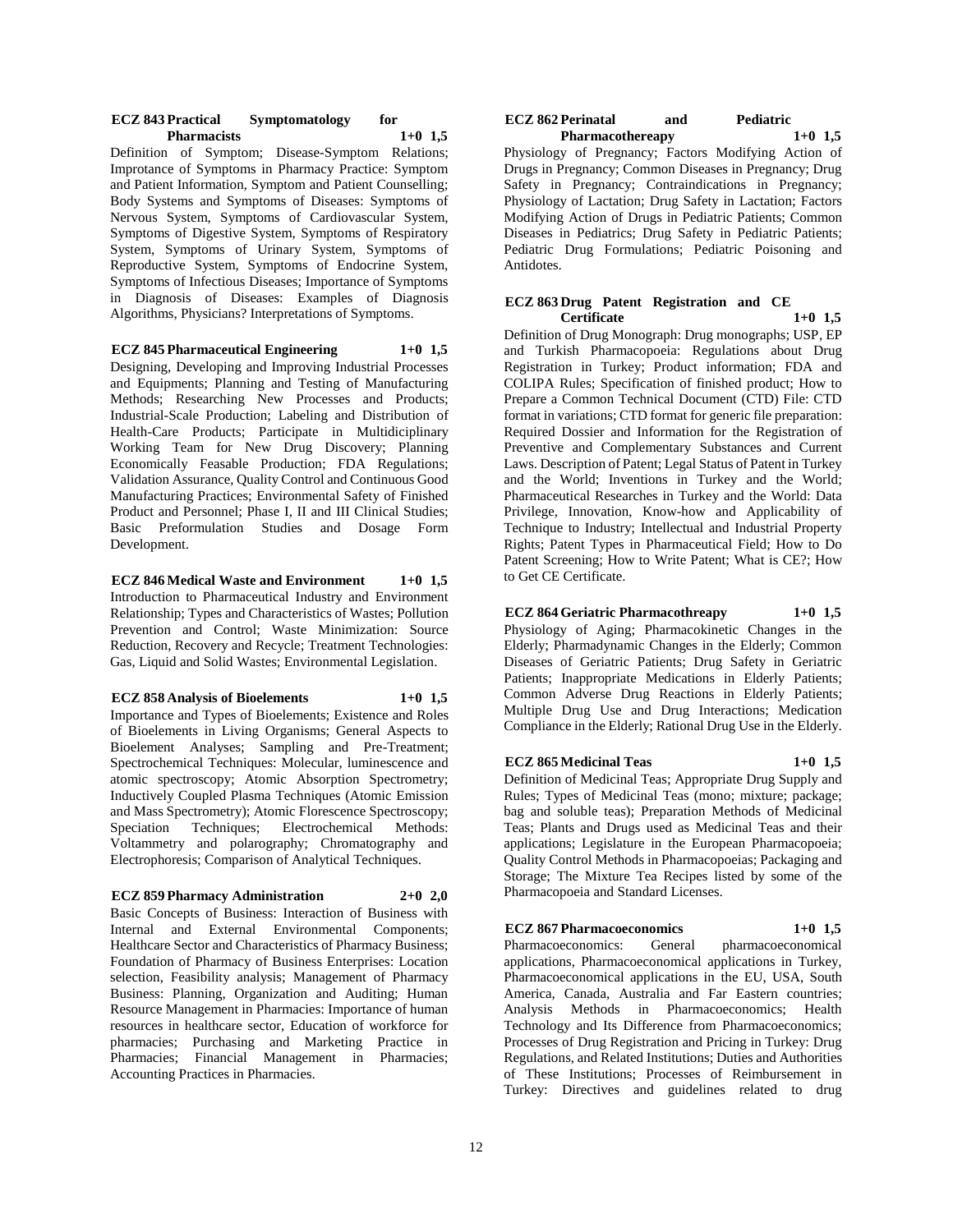reimbursement, Drug regulations of public institutions related to reimbursement: Legal Legislation.

## **ECZ 871 Basic Procedures and Calculations in New Drug Development**

Grinding; Homogenization; Drying: Lyophilization, Spray drying; Solubility; Filtration; Sieving; Sterilization; Granulation; Film Coating; Formulation Stages and Calculations; Scale Up; Dose Adjustment; Replacement Factor; Isotonicity; Sterilization Kinetics: Determination of F value, Shelf life, Triangular phase diagrams, Solubility phase diagrams, Determination of dissolution rate.

#### **ECZ 872 Innovative Approaches to Antisense Technology 1+0 1,5**

Antisense Technology and Its Applications: Antisense oligonucleotides, RNA interference, Gene silencing mechanisms; miRNA and Production; Using Area of miRNA; siRNA and Production; Using Areas of siRNA; Gene Therapy; In Vitro and In Vivo Stability of siRNA; Encapsulation of siRNA with Drug Delivery Systems; RNA Vaccines; Using of Antisense Technology in Cancer Therapy; Assessment of Antisense Technology.

#### **ECZ 874 Seperation Techniques in Pharmaceutical Industry 1+0 1,5**

General Characteristics of Separation Techniques; Classification and Summary of Separation Techniques; Extraction and Craig Apparatus; Introduction to Chromatography: Chromatographic techniques, Detectors, Chromatographic analysis of pharmaceutical raw materials, Chromatographic analysis of products in process and final products, Chromatographic applications in the pharmacopeia analysis, Calculations of the system suitability values in chromatography, Chromatographic applications in the R&D of the pharmaceuticals, Capillary electrophoresis.

**ECZ 875 Graduation Project I 1+3 4,0** Determining Information Resources on a Selected Topic; Access to Information Resources on the Internet and in Library; Analysis and Interpretation of Information Obtained; Evaluation of Previous Studies on the Topic; Defining Methodology of Study; Collecting Data; Analyzing Data Collected; Sharing All Data Collected with Course Instructor.

### **ECZ 876 Graduation Project II 1+3 4,0**

Arranging Information Collected; Summarizing Information; In-text Citation; Bibliography; Provision of Materials in Experimental Studies; Designing an Experimental Study; Evaluation of Experiment/Research Results; Converting Data into a Scientific Presentation; Report Writing.

#### **ECZ 877 Analytical Method Development and Validation 1+0 1,5**

Classification of Analytical Methods; Physicochemical Characteristics of Analytes; Sample Pretreatments; Solubility; Method Selection; Method Optimization; Recovery; Calibration Procedure; Analytical Validation Procedures; Validation Parameters and Guidelines; Range;

Specificity; Robustness; Detection and Quantification Limits; Linearity, Precision, Accuracy; System Suitability Tests.

## **ECZ 878 Pharmacopoeia Analysis 1+2 3,0**

General Information about Pharmacopoeias; Introduction of the Turkish Pharmacopoeia; Introduction of the American Pharmacopoeia; Introduction of the British Pharmacopoeia; Introduction of the European Pharmacopoeia; Determination of Physicochemical Properties of Pharmaceutical Raw Materials; Chemical Tests Applied to Pharmaceutical Raw Materials and Preparations; Physical Properties and Identification Reactions; Determination and Analysis of Impurities; Reactive and Indicators in Pharmacopoeias; Test Solutions; Examples of Pharmacopoeia Monographs.

**ECZ 879 Introduction to Pharmacy Practice 1+2 3,0** Introduction to Pharmacy Practice (Duties and Responsibilities of Clinical Pharmacists in Patient Follow-up and Treatment); Internal Ward (Hematology) Visit and Patient Report; Internal Ward (Gastroenterology) Visit and Patient Report; Internal Ward (Endocrinology and Metabolism Disorders) Visit and Patient Report; Internal Ward (Nephrology) Visit and Patient Report; Internal Ward (Medical Oncology) Visit and Patient Report; Case Presentations and Discussions; Cardiology Ward Visit and Patient Report; Neurology Ward Visit and Patient Report; Pediatrics Ward Visit and Patient Report; Physical Therapy and Rehabilitation Ward Visit; Case Presentations and Discussion.

#### **ECZ 880 Analysis of Chiral Compounds in Pharmaceutics**

Introduction to Stereochemistry: Stereoisomer, Diastereoisomer, Optical active molecules; Mechanisms of Chiral Recognition and Retention; Direct and Indirect Chiral Separations; Chiral Separations Using LC; Chiral Stationary Phases and Chiral Mobile Phase Additives; Analysis of Chiral Drug Molecules Using LC; Chiral Separations Using GC; GC Chiral Stationary Phases; Chiral Separations Using CE; Preparative Chiral Chromatography; Alternative Preparative Techniques: Moving bed continuous chromatography system, Radial flow chromatography.

## **ECZ 881 Rational Drug Use 1+0 1,5**

Rational Drug Use: Definition and applications; Roles, Responsibilities and Rights of Health Professionals and Society in Rational Drug Use; Prescribed/Unprescribed Drug Use and Problems Faced in Multiple Drug Use; Pharmacovigilance: Definition and applications; Rational Drug Use in Particular Conditions; Rational Drug Use in Chronic Diseases and Adverse Effects; Rational Antibiotic Use; Medication Errors.

## **ECZ 882 Pharmacovigilance and Adverse Drug**

**Reactions 1+0 1,5** Definitions of Pharmacovigilance and Adverse Drug Reactions; Use of Pharmacovigilance in Therapeutic Practice; Applications of Drugs and Pharmacovigilance; Feedback Mechanisms of Drug Related Information; Databases; World Health Organization Program for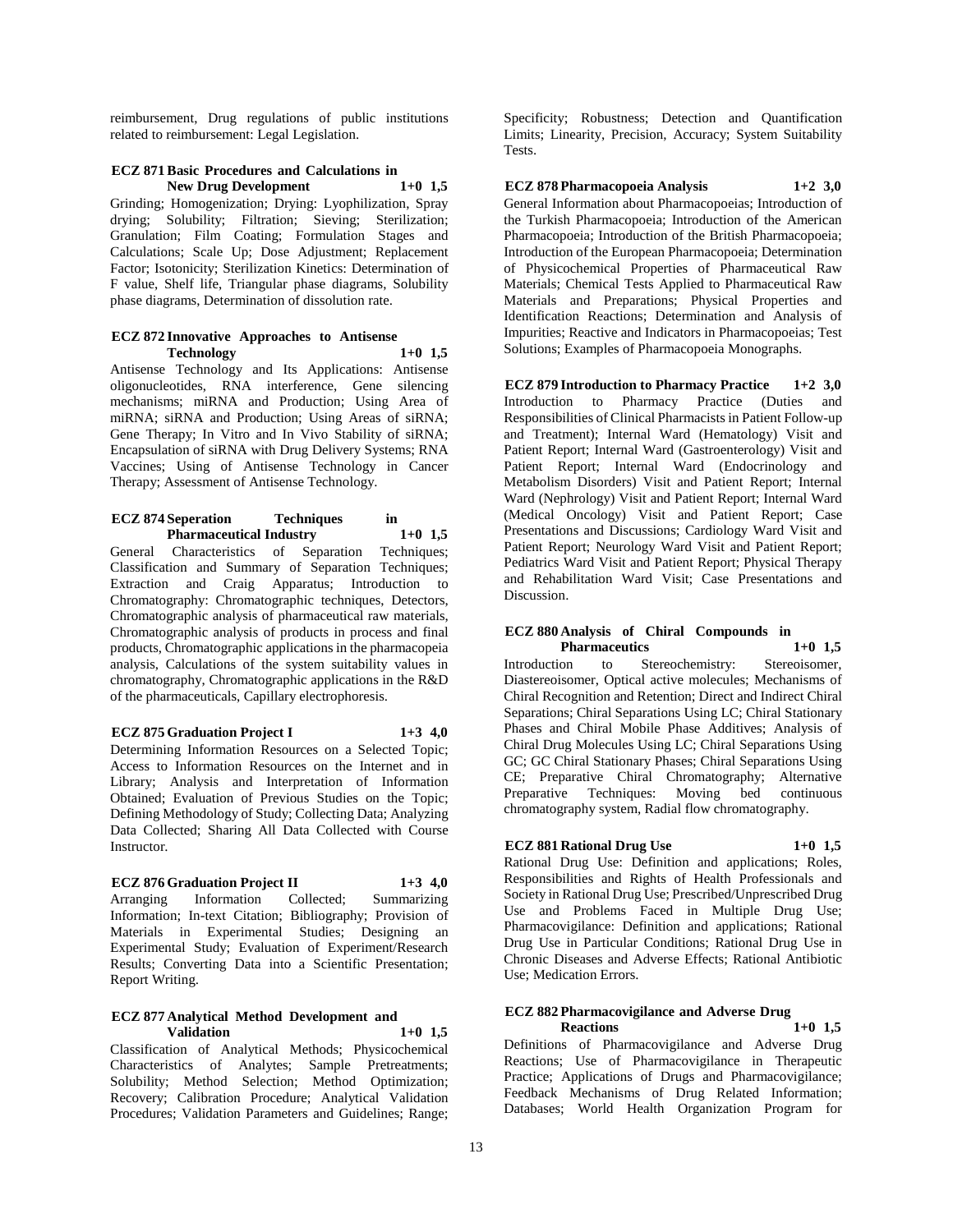International Drug Monitoring; Classification of Adverse Drug Reactions; Dose Related Adverse Drug Reactions; Adverse Drug Reactions not Related to Dose; Adverse Drug Reactions and Time Dependent Factors; Abstinence and Adverse Drug Relations; Mechanisms of Adverse Drug Reactions; Failure in Therapeutics and Adverse Drug Reactions; Databases Related to Adverse Drug Reactions; Prevention of Adverse Drug Reactions.

#### **ECZ 883 Innovative Pharmacology and Drug Screening Strategies 1+0 1,5**

General Information about Natural Biomaterials and Synthetic Materials Used in Drug Development; Materials Used in Drug Screening: Microorganisms, Cell lines, Laboratory animals; New Drug Development; In vitro and in vivo Methods: Toxicity experiments, Animal experiments, Molecular techniques; Literature Review; Clinical Trials: Phase I, II and III trials, High throughput screening, Blind screening, High efficiency screening; Post-clinical Trials: Phase IV studies; R&D and Innovation; Cooperation of Industry and University on Drug Development; Innovative Approaches to New Drug Development.

## **ECZ 884 Quality Management of Drug 1+0 1,5**

Drug Quality Management; Drug Quality Assurance and Processes: Pre-manufacturing processes, Manufacturing processes, Post-manufacturing processes; Good Manufacturing Practices (GMP); Drug Quality Control (QC); Quality Systems and Risk Management; Validation; New Product Development: Product verification and role of qualified personnel, Batch documentation, Standard operating procedures (SOP), Guidelines and validation plans, Duties of qualified personnel.

#### **ECZ 885 Upper Respiratory Tract Diseases and Medications 1+0 1,5**

Allergic Rhinitis; Auricle and External Ear Tract Diseases; Neck Masses; Nose Currents; Paranasal Sinuses and Nasal infections; Nose and Paranasal Sinus Tumor and Nazofaregeal Masses; Facial Nerve Paralysis; Snoring and Sleep Apnea; Inner Ear Disease; Hearing Loss; Earache and Physiology of Hearing; Larynx and Neoplasms of the Hypopharynx; Maxillofacial Trauma; Nonallergic Rhinitis; Oropharynx and Oral Cavity Infections; Oropharynx and Oral Cavity Tumors; Middle Ear and Mastoid Diseases; Hoarseness; Salivary Gland Diseases; Upper Respiratory Tract Infections; Vestibular System Diseases and Vehicles to Hold.

**İŞL 321 Applied Entreprenneurship 3+1 5,0** Introduction to Entrepreneurship: Basic Concepts; Climate for Entrepreneurship: Economic Perspective: Opportunity Recognition and Idea Creating: Theory and practice; Feasibility Analysis; Industry and Competitive Analysis; Marketing Plan: Theory and practices; Operations Plan: Theory and practices; Management Plan: Theory and practices; Financial Plan: Theory and practices; Business Model Development; Financing and Funding for Entrepreneurial Business; Marketing Issues in Entrepreneurial Business; Franchising and Buying an Existing Business.

**KİM 132 Analytical and Organic Chemistry I 6+3 9,5** Calculation of Concentrations; Chemical Equations; Stoichiometry; Chemical Equilibrium; Activity; Acid-Base Equilibriums; Buffer Solutions; Neutralisation Titration; Complexometry; Heterogenic Equilibrium and Resolution; Gravimetry; Introduction to Qualitative Ion Analyses; First Anions; I. Group Cations; III-A Group Cations; IV. Group Cations; V. Group Cations; Practises of Gravimetric Analyses; Alkanes; Alkenes; Alkynes and Cycloalkanes; Aromaticity and Arenes; Alkyl Halides; Alcohols and Phenols; Amines; Thiols; Aldehyde and Ketones; Carboxylic Acids and Derivatives.

## **KİM 241 Analytical Chemistry I 2+0 3,0**

Introduction; Data Handling; Stochiometric Calculations; General Concepts of Equilibrium; Gravimetric Analysis.

## **KİM 247 Organic Chemistry I 2+0 3,0**

Introduction to Organic Chemistry; Alkanes and Radicalic Substitution Reactions; Alkenes, Elimination and Addition Reactions; Alkynes; Cycloalkanes; Aromaticity, Arenes and Electrophilic Substitution Reactions; Alkyl Halides and Nucleophilic Substitution Reactions.

### **KİM 248 Organic Chemistry II 2+0 3,0**

Introduction to Stereochemistry; Acidity and Basicity; Alcohols and Phenols; Amines; Carbonyl Compounds and Nucleophilic Addition Reactions; Carbonyl Compounds; Aldehydes and Ketones, Carboxylic Acids; Carboxylic Acid Derivatives and Nucleophilic Substitution Reactions.

## **KİM 249 Biochemistry I 2+0 3,0**

Essential molecules of organism: Carbohydrates, Lipids, Proteins, Nucleic acids, Purin and pyrimidines.

### **KİM 250 Biochemistry II 2+0 3,0**

Enzymes, Hormones, Porphyrines, Minerales, Vitamines; Structure and functions of organic and inorganic molecules i.e. water investigated at cellular level; their metabolisms and relationships of these molecules with each other. Occurred variations on human organism during human life, dissimilarities on normal and pathologic case.

#### **KİM 254 Analytical Chemistry II 3+0 4,0**

Biological Functions of Inorganic Elements; Biological Ligands for Metal Ions; Metals at the Center of Photosynthesis; Catalyses through Hemoproteins; Iron-Containing Biological Proteins; Nickel-Containing Enzymes; Copper-containing Protein; Biological Functions of Transition Metals; Zinc and Enzymatic Catalysis; Biomimic Chemistry; Biominerals; Bioinorganic Chemistry of the Toxic Metals; Chemotherapy, Imaging and Other Applications of Nonessential Elements.

**KİM 255 Analytical Chemistry Practicals I 1+2 3,0** Principles of Qualitative Analytical Chemistry; Exercises for Laboratory Studies; Determination of Chloride; Sulfate; Phosphate; Carbonate; Introduction to Systematical Analysis; Separation of the Cathions into Groups: Group V: Sodium; Potassium; Ammonium; Magnesium; Group IV: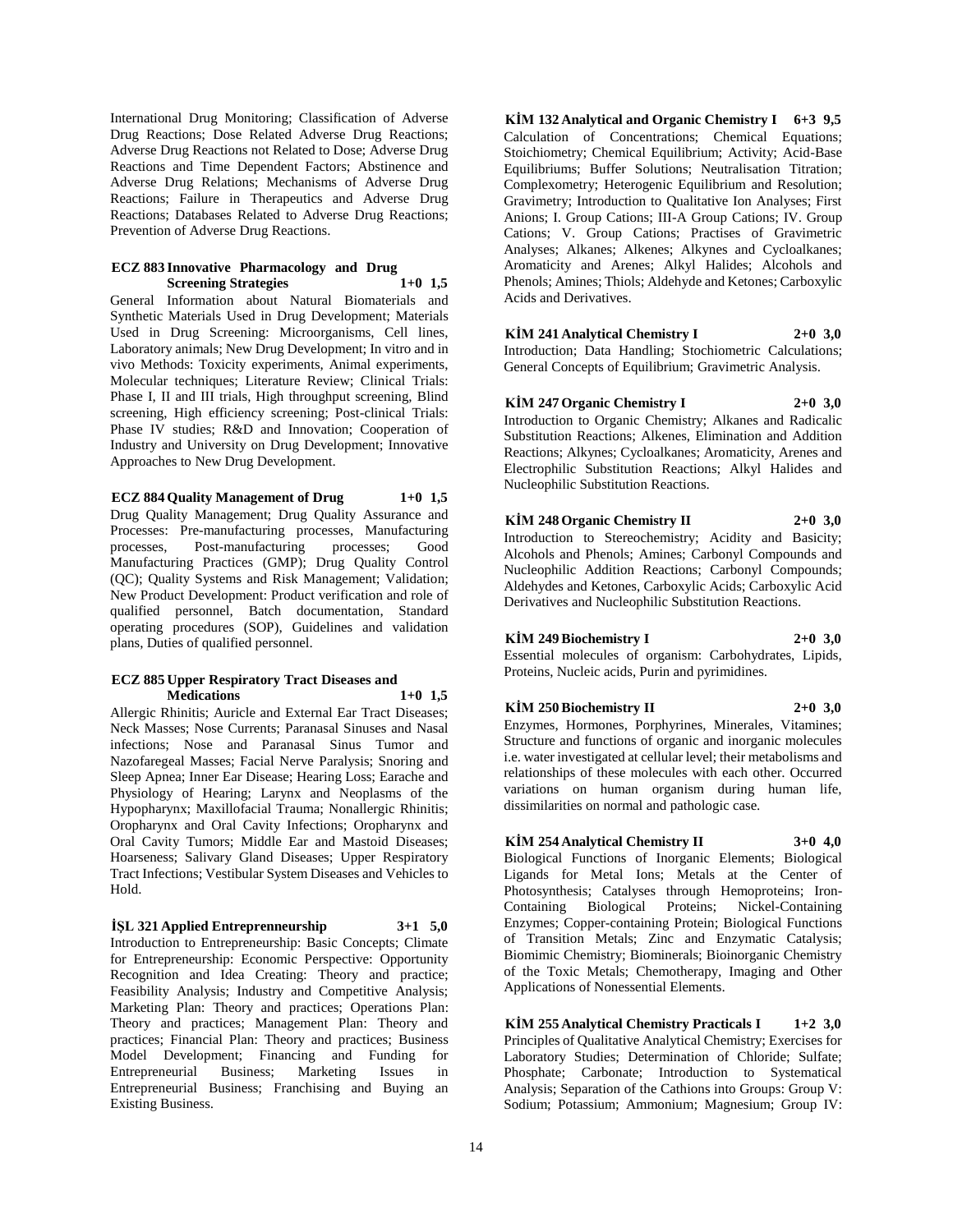Barium; Strontium; Calcium; Group III: Iron; Aluminum; Chromium; Nickel; Manganese; Zinc; Group II: Mercury (II); Copper; Cadmium; Arsenic; Antimony; Tin; Group I: Mercury (I); Lead ; Silver.

**KİM 256 Analytical Chemistry Practicals II 1+2 3,0** Introduction to Quantitative Analysis; Use of Balances; Preparation of Acid Base Solutions; Determination of Acetic Acid and Others; Back Titration and Its Applications; Redox Titrations: Preparation of potassium permanganate and determinations of iron II and hydrogen peroxide; Preparation of iodine solution and determination of arsenic trioxide and sodium thiosulfate; Complexometric Titrations: Preparation of EDTA solution and determination of calcium and magnesium); Gravimetric Analysis: Determination of sulfate; Determination of Iron by Colorimetric Method; Titrations Using Potentiometry and Conductometry.

#### **KİM 260 Biochemistry Practicals 1+2 3,0**

Experimental Studies on Biochemistry; Material and Methods; Biological Materials; Description of Methods; Investigation of Main Molecules and Diagnostic Tests Related to Illness: Glucose tolerance test; Fasting plasma glucose test; Total cholesterol; Total protein; Albumin; Total Bilirubin; Creatinin; Testing of Liver and Kidney Functions; Urinalysis; Information on Clinical Biochemistry.

#### **SAĞ 107 Public Health 2+0 3,0**

Public Health Protection and Grading: Health promotion; Early Diagnosis; Treatment and Rehabilitation; Health Education for People: Widespread health education; Formal education; Health Education Factors: Factors affecting education; Education Procedures: Excursion, Lessons, Conferences, Panel discussions, Group discussion; Health education subjects; Hygiene; Sanitation; Nutrition; Resting; Dependence; Reproduction; Health-family planning; Infectious diseases; Immunity and Vaccination; Aging; Accidents; Health Administration; Health Legislation.

## **SAĞ 404 Medical First Aid 2+0 2,0**

First Aid and Medical Intervention: Injuries, Ambustion, Trauma; Using Syringes (Injection); Internal and External Negative Factors that Affect Human Health; Role of Pharmacists in Serious and Urgent Conditions.

#### **STJ 013 Internship IV 0+25 15,0**

Definition of pharmacy; Pharmatist?s duties and responsibilities:Hospital Pharmacist?s help and ınfluence to drug use in clinical; Tools and supplies in pharmacy:Cleanliness and hygıene conditions; drugs: Preparation and magistral drug definitions, sort pattern, storage conditins of drugs, ınformation about toxic and drugs keeping separated;prescriptions and drugs subjected to special process: Narcotics, Psychotropic drugs; Vaccine and serum, Dietary Preparations, Herbal drugs, Prescription information and control;Chemical substances keeping be in pharmacy: Using and Storage Conditions; Cosmetics: Definition, Classification according to use and samples relating to these.

## **STJ 014 Internship V 0+25 15,0**

Processes Requıred for opening a pharmacy; Workplace's Features Requıred for opening a pharmacy; boks Requıred to be in pharmacies: pharmacopoeia, Vademecum, Formulas etc.; Conception of generic drug; Drug-drug and drugnutrıtion ınteractions; notebooks having compulsory in pharmacy; official actions doıng in pharmacy: Actions about treasury department, actions about ministry of health, actions about insurance İntıtutions, official actions about Prescription; Informing of drug side-effects to turkey pharmacovigilance center; computer programs using in pharmacies;Introducing of Professional organızatıons; information about a pharmacist's social security; first aid in pharmacy

#### **TAR 165 Atatürk's Principles and History of Turkish Revolution I 2+0 2,0**

Reform efforts of Ottoman State, General glance to the stagnation period, Reform searching in Turkey, Tanzimat Ferman and its bringing, The Era of Constitutional Monarchy in Turkey, Policy making during the era of first Constitutional Monarchy, Europe and Turkey, 1838-1914, Europe from imperialism to World War I, Turkey from Mudros to Lausanne, Carrying out of Eastern Question, Turkish Grand National Assembly and Political construction 1920-1923, Economic developments from Ottomans to Republic, The Proclamation of New Turkish State, from Lausanne to Republic.

#### **TAR 166 Atatürk's Principles and History of Turkish Revolution II 2+0 2,0**

The Restructuring Period; The Emergence of the fundamental policies in the Republic of Turkey (1923-1938 Period); Atatürk's Principles, and Studies on Language, History and Culture in the period of Atatürk; Turkish Foreign Policy and Application Principles in the period of Atatürk; Economic Developments from 1938 to 2002; 1938-2002 Period in Turkish Foreign Policy; Turkey after Atatürk's period; Social, Cultural and Artistic Changes and Developments from 1938 to Present.

## **TÜR 125 Turkish Language I 2+0 2,0**

Language: Characteristics of language, Relationship between language and thought and language and emotion, Theories about the origin of languages, Language types, The position of Turkish Language among world languages; Relationship Between Language and Culture; Historical Progress of the Turkish Language; Alphabets Used for Writing in Turkish; Turkish Language Studies; Turkish Language Reform; Phonetics; Morphology and Syntax; The Interaction of Turkish Language with Other Languages; Wealth of Turkish Language; Problems Facing Turkish Language; Derivation of Terms and Words; Disorders of Oral and Written Expression.